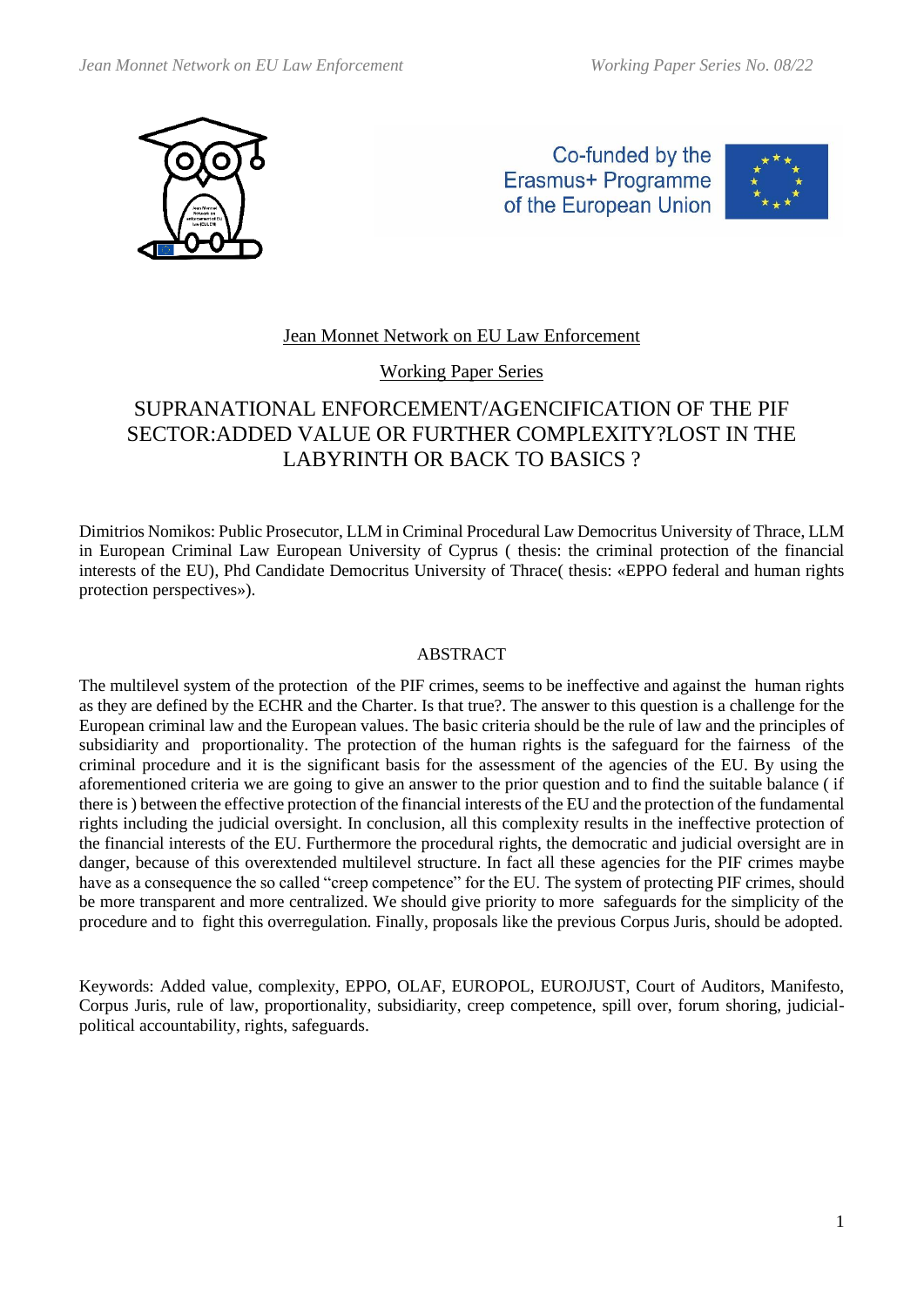#### Ι. Introduction.

The EU has been characterized as a sui generis federal organization<sup>1</sup> and the competence of the EU to intervene in criminal law ( which is indispensable associated with the agencification of the PIF sector ) is a long story since " the Greek Maize"<sup>2</sup> up to the establishment of the EPPO. It has been expressed that federal interests need federal protection.<sup>3</sup> This perception is connected with the independency, the existence and the prestige of the EU, as the budget of the EU must be protected in order to ensure the functionality and the stability of the EU. The EU as a supranational organization has its own legal entity and its own agencies. The efficient protection of these interests presupposes that the EU has the ability to investigate and prosecute the concerned crimes by the special EU agencies (Eurojust, OLAF,EPPO etc). Nowadays the protection of the financial interests of the EU has a multilevel character and due to the so called "supranationalisation -or communautarisation"<sup>4</sup> of the criminal law, there is a numerus legislation ( primary and secondary European law), concerning the agencies protecting the PIF crimes. The creation of the AFSJ, is a field of conflicts because of the diversity of the different legal systems of the MS and the contrary tendencies in the EU, as the integration goes on and the vision of the federal union meets with the resistance of the perception that we should protect the national sovereignty of the MS. <sup>5</sup> The main characteristic of the AFSJ is the strong effort to keep the balance<sup>6</sup> between the different tensions and the contrary powers in the EU. Unfortunately, the establishment and the evolution of the EU and its bodies, are strongly depended on political criteria resulting in compromises and sometimes have as a subsequence quite ambiguous solutions. The supporters of the EU integration, give emphasis to the principles which are fundamental to the federal-supranational dimension of the EU, such as: the effectiveness of the EU law,<sup>7</sup> the supremacy of the EU law,<sup>8</sup> the principle of assimilation<sup>9</sup> and the principle of mutual trust in EU criminal law.<sup>10</sup> On the other hand, the opponents of the power of the EU to intervene in criminal law claim that the use of criminal sanctions belongs exclusively to the Members States, as it is strongly connected with the hard core of the national sovereignty.<sup>11</sup> The aforementioned perception is based on the critique that the protection of the fundamental

<sup>&</sup>lt;sup>1</sup> Ingeborg Tömmel, 'The European Union-A Federation Sui Generis?' in Finn Laursen (ed), The EU and *Federalism Polities and Policies Compared* ( Ashgate 2011), 41 et seq.

<sup>2</sup> Case 68/88 *Commission v Greece* EU:C:1989:339; for further analysis of this case see Fabio Giuffrida, '68/88- Commission v Greece Effectiveness, Dissuasiveness, Proportionality of Sanctions and Assimilation Principle:The Long-Lasting Legacy of the Greek Maize Case', in Valsamis Mitsilegas, Alberto di Martino and Leandro Mancano ( eds), *The Court of Justice and European Criminal Law Leading Cases in a Contextual Analysis* ( Hart 2019).

<sup>&</sup>lt;sup>3</sup>Viviane Reding Justice Commissionner, press interview, 17-7-2013, <https:ec.europa.eu/commission/presscorner/detail/en/SPEECH 13 644> accessed 1 April 2022; Carlos Gόmez-Jara Diez, *European Federal Criminal Law The Federal Dimension of EU Criminal Law* ( Intersentia, 2015) 237. <sup>4</sup> Valsamis Mitsilegas, *EU Criminal Law after Lisbon Rights,Trust and the Transformation of Justice in Europe*  ( Hart 2016) 4.

<sup>5</sup> Merita Kettunen, *Legitimizing European Criminal Law Justification and Restrictions* (Springer,2020); Maria Fletcher - Robin Lööf – Bill Gilmore, *Eu Criminal Law and Justice* ( Edward Elgar,2008) 5; Renaud Colson and Steward Field, 'Legal Cultures in Europe: Brakes, Motors and the rise of EU Criminal Justice', in Renaud Colson and Steward Field (eds), *EU Criminal Justice and the Challenges of Diversity Legal Cultures in the Area of Freedom, Security and Justice* ( Cambridge University Press, 2016) 2; Flora Goudappel, 'Options for the development of European criminal law under the Treaty of Lisbon',in Μartyn Trybus and Lucs Rubini (eds), *The Treaty of Lisbon and the future of European Law and Policy*( Edward Elgar, 2012) 353.

<sup>6</sup> Chloé Brière and Anne Weyembergh ( eds) *The Needed Balances in EU Criminal Law Past, Present and Future*  ( Hart 2018).

<sup>&</sup>lt;sup>7</sup> Takis Tridimas, *The General Principles of EU Law* (Oxford EC Law Library, 2<sup>nd</sup> edn, 2005) 418 et seq.

<sup>&</sup>lt;sup>8</sup> Paul Graig and Graine de Burca, *EU Law Text, Cases, and Materials* (Oxford University Press, 7<sup>th</sup> edn, 2020) 303 et seq.

<sup>&</sup>lt;sup>9</sup> André Klip, *European Criminal Law An Integrative* Approach (Intersentia, 3<sup>rd</sup> edn, 2016) 75 et seq.

<sup>10</sup> Auke Willems, *The Principle of Mutual Trust in EU Criminal Law* (Hart,2021).

<sup>&</sup>lt;sup>11</sup> Maria Fletcher, 'EU criminal justice: beyond Lisbon', in Christina Eckes and Theodore Konstadinides (eds), *Crime within the Area of Freedom, Security and Justice A European Public order* ( Cambridge University Press, 2011 ) 10-42; Perrine Simon, *La Compétence d' incrimination de l' Union européenne* ( Bruylant, 2019) 47; Thomas Elhom-Renaud Colson, The Symbolic Purpose of EU Criminal Law, in Renaud Colson and Steward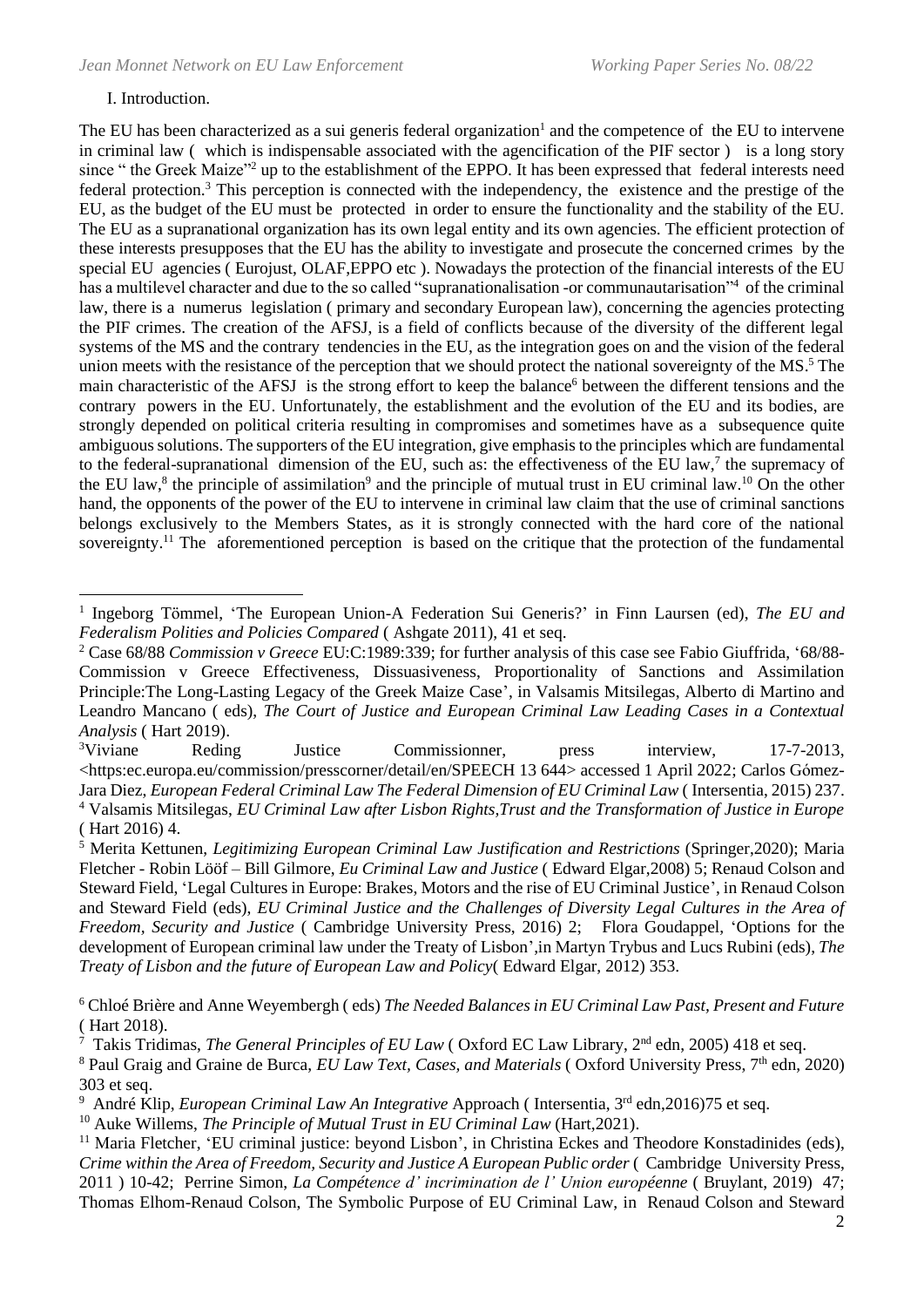rights<sup>12</sup> and the democracy are in danger ( democratic deficit) because of the intervention ( rather than invasion) of a supranational organization in the internal national legal order. <sup>13</sup> The most characteristic sample of this perception is the statement has been given by the German Federal Constitutional Court,<sup>14</sup>declaring the Accompanying Act to the Act, approving the Lisbon Treaty unconstitutional.<sup>15</sup>

The establishment of multiple agencies and bodies protecting the Financial Interests of the EU declares the tendency of the so called utilization of the functionality of the criminal law in order to achieve the goals of the EU, subsequently criminal law becomes a mere instrument for the implementation of Union policies ( utilitarian dimension of European criminal law).<sup>16</sup> The recent activation of the EPPO, as the arsenal of the EU against the fraud has arisen a lot of questions concerning the added value of the EU to intervene in criminal matters, because of the gravity of imposing sanctions when supranational interests are at stake. As concerning the protection of the fundamental rights and the respect of the procedural safeguards the discuss is still open and the challenges are mostly ahead. The most suitable way to assess the whole construction of the EU agencies and the specialized bodies of the EU, which have been established in order to protect the financial interests of the EU, is to rebaptize them in the basic values of the common European legal civilization. The system of protecting the financial interests of the EU should be scrutinized in the light of the basic principles of the EU law, namely the rule of law, the principle of subsidiarity, the principle of proportionality and the basic democratic values, i.e. the judicial and political accountability.

### I. Chapter I THE ACTORS.

The protection of the financial interests of the EU, has been evolved and after Lisbon ( Art. 67,82,83,85,86,88,287,325 TFEU) the EU has the expressed ability to intervene in criminal matters. A well organized system and a combination of Union bodies and agencies coordinate in order to fight the irregularities against the EU budget. This system consists of OLAF, EUROJUST, EUROPOL, EPPO<sup>17</sup> and the European Court of Auditors ( ECA).There is no hierarchical relation among these agencies, but their relation is ( mainly ) governed by the principle of complementarity and the principle of sincere cooperation [ ar. 4 TEU, 67 TFEU, 3 par.3,99,100 EPPO Regulation,4 par.1, 50,54 EUROJUST Regulation, ar. 12c-12g Regulation ( EU,Euratom) 2020/2223 of the European Parliament and of the Council of 23 December 2020 amending Regulation ( EU,Euratom) No 883/2013, as regards cooperation with the European Public Prosecutor's Office and the Effectiveness of the European Anti-Fraud Office investigations ].In more detail:

a). OLAF,<sup>18</sup> is not an independent EU agency but consists a department of the Commission.<sup>19</sup>Its main mission is detecting, investigating and combating fraud to the EU budget ( illegal activity of any kind related to the EU's financial interest) in all EU Member States and worldwide. Its activities includes: the development of EU antifraud policy (coordination of investigations carried out by national authorities or EU bodies ), conducting

Field ( eds), *EU Criminal Justice and the Challenges of Diversity Legal Cultures in the Area of Freedom, Security and Justice* ( Cambridge University Press, 2016 ) 48-49.

<sup>12</sup> Leandro Mancano, *The European Union and Deprivation of Liberty, A Legislative and Judicial Analysis from the Perspective of the Individual* ( Hart,2019) 1-13.

<sup>13</sup> Irene Wieczorek, *The Legitimacy of EU Criminal Law* ( Hart, 2020) 14.

<sup>&</sup>lt;sup>14</sup> Bundesverfassungsgericht,2be2/08,5/08, 2 BvR 1010/08,1022/08,1259/08,182/09,Gauweiler, Die Linke v Act of Approval of the Lisbon Treaty, judgement of 30 June 2009.

<sup>&</sup>lt;sup>15</sup> For a briefly analysis of this judgment see Kai Ambos, *European Criminal Law* (Cambridge University Press, 2 nd edn, 2018) 11-13.

<sup>16</sup>Irene Wieczorek, *The Legitimacy of EU Criminal Law* ( Hart,2020) 120 et seq; Kai Ambos, *European Criminal Law* ( Cambridge University Press, 2nd edn, 2018) 322; Valsamis Mitsilegas, *EU Criminal Law after Lisbon Rights, Trust and the Transformation of Justice in Europe* (Hart 2016) 60 et seq.

<sup>&</sup>lt;sup>17</sup> For a summary of the differences between OLAF, Eurojust and the EPPO see Choé Brière, 'Inter-Agency Cooperation in the Protection of the EU's Financial Interests', in Ivan Sammut and Jelena Agranovska ( eds), *Implementing and Enforcing EU Criminal Law Theory and Practice* ( Eleven International Publishing, 2020) 46- 47.

<sup>18</sup> See Jan F.H. Inghelram, *Legal and Institutional Aspects of the European Anti-Fraud Office ( OLAF) An Analysis with a Look Forward to a European Public Prosecutor's Office* ( Europa Law Publishing,2011). <sup>19</sup>Valsamis Mitsilegas, *EU Criminal Law* ( Hart,2009) 213.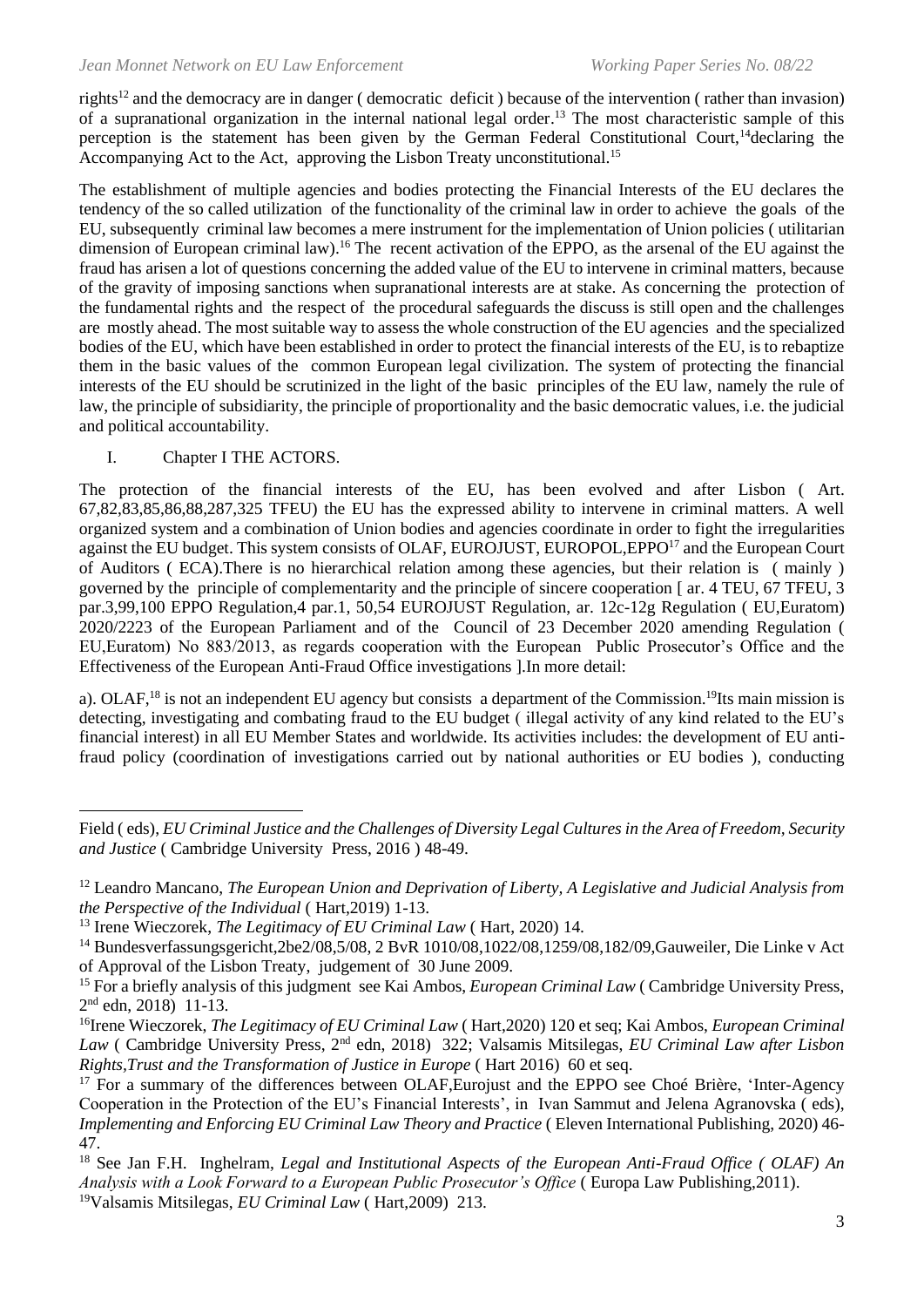independent investigations ( internal-external) into fraud, irregularities and corruption and investigating serious misconduct by EU officials or other members of the EU institutions and bodies.

b) EUROJUST,<sup>20</sup>is an independent, collegial judicial institution of the Union, possessing legal personality.<sup>21</sup> According to the TFEU ( Art. 85 ) and the secondary legislation [ Regulation (EU) 2018/1727 of 14 November 2018 on the European Union Agency for Criminal Justice Cooperation ] governing EUROJUST, it deprives of binding powers and it has a clear character of ( pre Lisbon) horizontal instrument of judicial cooperation. Eurojust's mission is supporting and strengthening coordination and cooperation between national investigating and prosecuting authorities in relation to serious crime affecting two or more Member States or requiring a prosecution on common bases, on the basis of operations conducted and information supplied by the Member States authorities and by.

c) EUROPOL,<sup>22</sup>as 'European Police Office' institutionalizes police cooperation and provides an operative framework.<sup>23</sup> Europol's tasks<sup>24</sup> is the collection, analysis and exchange of information, the co-ordination, organization and execution of investigations together with the MS or within the framework of joint investigative teams. Europol deprives of the authority to carry out any operational activities but only in liaison and in agreement with the MS. Coercive measures could be taken only by the national authorities.<sup>25</sup> The main focus of Europol's activity is the gathering and analysis of intelligence using an automated information processing system, consisting of the ' Europol Information System'<sup>26</sup> and the 'Analysis work files'. As a consequence, Europol has extensive informational rights and has been compared to a ' mega-search engine'.<sup>27</sup>

d) EPPO,<sup>28</sup> established by Council Regulation ( EU) 2017/1939 of 12 October 2017, is an independent Union body with the authority to investigate and prosecute EU fraud and other crimes affecting the Union's financial interests ( Art. 86 TFEU).The EPPO is a game changer in the PIF sector. Unlike OLAF, which only conducts administrative investigations and unlike Europol and Eurojust, which predominately facilitate coordination and cooperation among competent national authorities, the EPPO is the first body of the EU having the power to carry out its own criminal law investigations and prosecutions.<sup>29</sup> Besides the pioneer federal constitutional value of the EPPO, from the strictly perspective of criminal law we should focus on the abolition of double jeopardy

<sup>20</sup> See Hans G.Nilsson, in Ηermann-Josef Blanke and Stelio Mangiameli ( eds), *Treaty on the Functioning of the European Union-A Commentary Volume I:Preamble, Articles 1-89* ( Springer, 2021) 1609 et seq.

21 Kai Ambos, *European Criminal Law* ( Cambridge University Press, 2018) 570.

<sup>22</sup> See Sabine Gless, 'Europol', in Valsamis Mitsilegas, Maria Bergström and Theodore Konstadinides (eds), *Research Handbook on EU Criminal Law* ( Elgar, 2016) 457-479; Kai Ambos, *European Criminal Law* ( Cambridge University Press,2018) 563-569.

<sup>23</sup> Marcus Kotzur, in Rudolf Geiger,Daniel-Erasmus Khan and Marcus Kotzur ( eds), *European Union Treaties A Commentary* ( C.H.BECK-Hart, 2015) 463.

<sup>24</sup> Art. 88 (2) TFEU and Art. 4 Europol Regulation 2016-Regulation (EU) of the EP and of the Council of 11 May 2016 on the European Union Agency for Law Enforcement Cooperation ( Europol) and replacing Council Decisions 2009/371/JHA,2009/934/JHA,2009/935/JHA,2009/936/JHA and 2009/968/JHA [2016]OJ LI 35/53.

25 Wolfgang Bogensberger, in Manuel Kellerbauer, Marcus Klamert and Jonathan Tomkin ( eds), *The EU Treaties and the Charter of Fundamental Rights A Commentary* ( Oxford University Press, 2019) 936. <sup>26</sup> See Helmut Satzger, *International and European Criminal Law* (C.H.BECK/HART/NOMOS, 2<sup>nd</sup> edn, 2018)

126-127.

27 See Kai Ambos, *European Criminal Law* ( Cambridge University Press, 2018) 565-566.

<sup>28</sup> See inter alia Katalin Ligeti ( edr), *Toward a Prosecutor for the European Union Volume1 A Comparative Analysis* ( Hart,2013); Petter Asp ( edr),*The European Public Prosecutor's Office-Legal and Criminal Policy Perspectives* ( Jure,2015); Katalin Ligeti,Maria João Antunes and Fabio Giuffrida ( eds), *The European Public Prosecutor's Office at Launch Adapting National Systems, Transforming EU Criminal Law* ( Wolters Kluwer CEDAM, 2020); Hans- Holger Herrnfeld, Dominik Brodowski and Christoph Burchard (eds), *European Public Prosecutor's Office Article by Article Commentary* ( HART/BECK/NOMOS, 2021);Hélène Christodoulou, *Le parquet européen: premices d' une autorité judiciaire de l' Union européenne* ( Dalloz,2021).

<sup>29</sup> Wolfgang Bogensberger, in Manuel Kellerbauer, Marcus Klamert and Jonathan Tomkin ( eds), *The EU Treaties and the Charter of Fundamental Rights A Commentary* ( Oxford University Press, 2019) 917.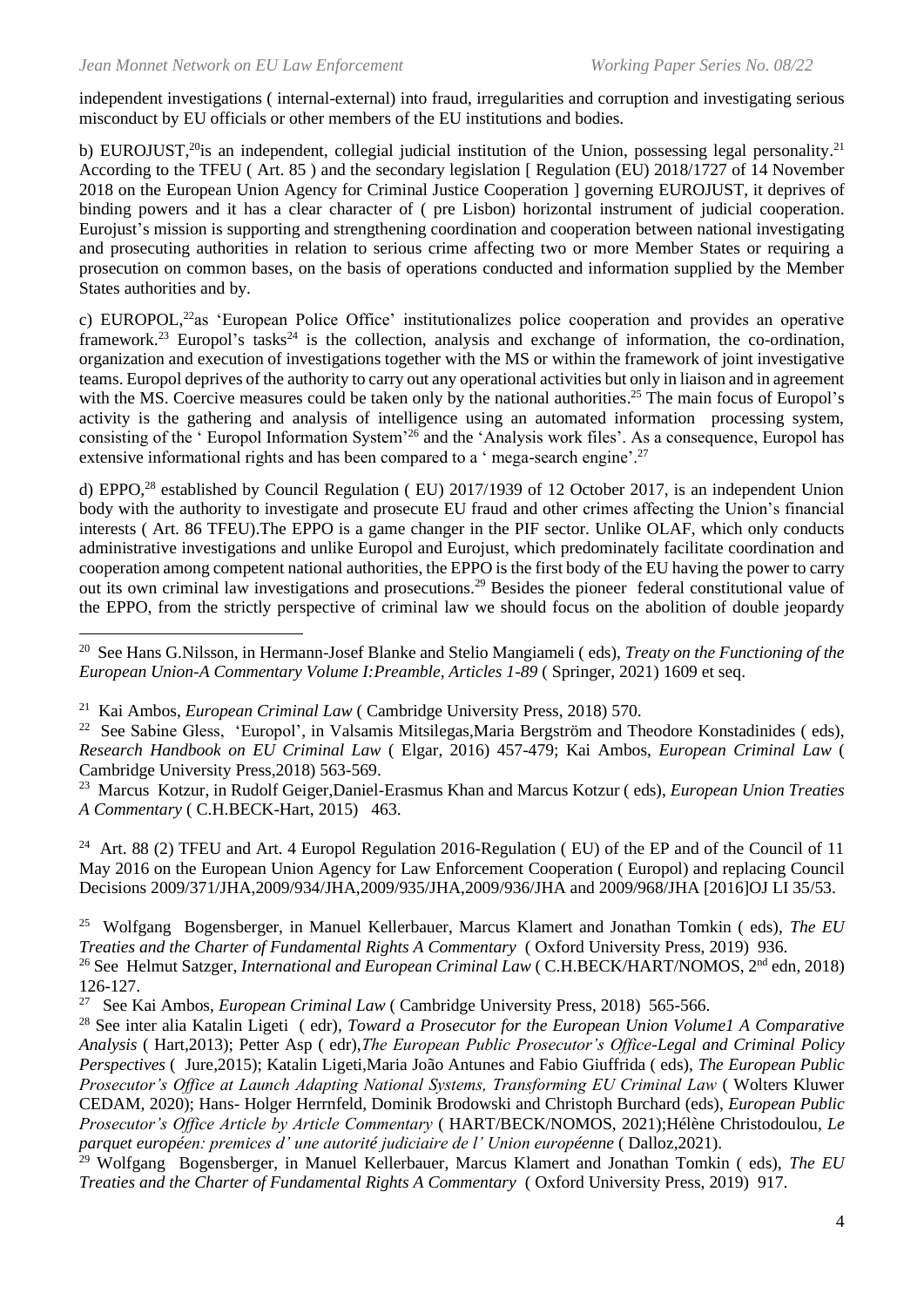according to the principle of ne bis in idem (Art.24,39,40,41 and 101 of the EPPO Regulation),<sup>30</sup> the crystallization of the criminal jurisdiction and the special measures against the so called forum shopping ( Art. 35 and 36 of the EPPO Regulation).<sup>31</sup>

e) European Court of Auditors, as the Union's 'financial watchdog',i.e. the independent guardian for its financial interests, <sup>32</sup> is the external audit body of EU finance and plays a crucial role in the accountability framework and its competences and powers are laid down by article 287 TFEU and by the Financial Regulation<sup>33</sup>. The Court of Auditors examines whether all revenue has been received and all expenditure incurred in a lawful and regular manner and whether the financial management has been sound. In doing so, it shall report in particular on any cases or irregularity.<sup>34</sup> The ECA, has signed arrangements with OLAF and EPPO.<sup>35</sup>ECA, is a source of information for OLAF and EPPO. 36

#### ΙΙ. Chapter II THE ADDED VALUE OF THE EPPO AND THE (IN)EFFECTIVE EFFECT OF THE MULTILEVEL AGENCIFICATION.

As concerning the added value of establishing the EPPO, it is conceived as the consequence of the necessity to efficiently protect by the means of criminal law the EU budget and the EU financial policies ( subsequently the EU common market). <sup>37</sup> The EU started as a financial Union and the financial actor is the core of the EU integration and affects the institutional orientations of the EU. The financial crisis of 2008 has increased the EU legislation and resulted in an intensive effort to protect the EU budget and the money of the tax payers against the PIF crimes. The establishment of the EPPO is the answer to the matter of how to protect the European financial markets from offences that could destabilize the economy of MS and threaten the existence of the eurozone.<sup>38</sup> The other agencies of the EU ( OLAF, EUROJUST, EUROPOL) were not quite efficient in protecting the

<sup>30</sup> Bas van Bockel, *Ne Bis in Idem in EU LAW* ( Cambridge University Press,2016); Valsamis Mitsilegas, *EU Criminal Law after Lisbon Rights,Trust and the Transformation of Justice in Europe* ( Hart,2016) 84-90.

<sup>&</sup>lt;sup>31</sup> Valsamis Mitsilegas and Fabio Giufrida, 'Judicial Review of EPPO Acts and Decisions', Katalin Ligeti, Maria João Antunes and Fabio Giuffrida ( eds), *The European Public Prosecutor's Office at Launch Adapting National Systems, Transforming EU Criminal Law* ( Wolters Kluwer CEDAM, 2020)130-136.

 $32$  See Alex Brenninkmeijer and Emma van Gelder, 'The European Court of Auditors: the guardian of EU finances', in Miroslava Scholten and Michiel Luchtman ( eds), *Law Enforcement by EU Authorities Implications for Political and Judicial Accountability* ( Edward Elgar, 2017) 305-329.

<sup>&</sup>lt;sup>33</sup> Articles 158-167 of Regulation ( EU, Euratom ) No 966/2012 of the EP and of the Council of 25 October 2012 on the financial rules applicable to the general budget of the Union and repealing Council Regulation ( EC, Euratom) No 1605/2002 [2012]OJ L 298/1.

<sup>&</sup>lt;sup>34</sup> Irregularity is an act not complying with rules of the EU and having a potentially negative impact on EU financial interests. All irregularities are not fraud or corruption. The criterion to distinguish fraud from irregularity is the element of intention.

 $35$  Administrative arrangement between the ECA and the European Anti-fraud Office (signature 22/5/2019);working arrangement between the ECA and the European Public Prosecutor's Office ( signature 3/9/2021).

<sup>&</sup>lt;sup>36</sup> See Art. 8(1),(2),(3) of Regulation 883/2013 as amended by Regulation 2020/2223 and Art. 24 (1) of EPPO Regulation.

 $37$  In contradiction to this Herlin-Karnell, claims that there is no obvious connection between criminal law and 'confidence' in the market and this connection leads in an overcriminalization, see Ester Herlin-Karnell, '*The Constitutional Dimension of European Criminal Law'* ( Hart,2012) 185-186.

<sup>38</sup> Carlos Gόmez - Jara Diez, *European Federal Criminal Law The Federal Dimension of EU Criminal Law* ( Intersentia,2015) 225-241; Ester Herlin-Karnell, 'The Establishment of a European Public Prosecutor's Office: Between ' Better Regulation' and Subsidiarity Concerns', in Willem Geelhoed, Leendert H. Erkelens and Arjen W.H. Meij ( eds), *Shifting Perspectives on the European Public Prosecutor's Office* ( ASSER PRESS and Springer, 2018) 44-50.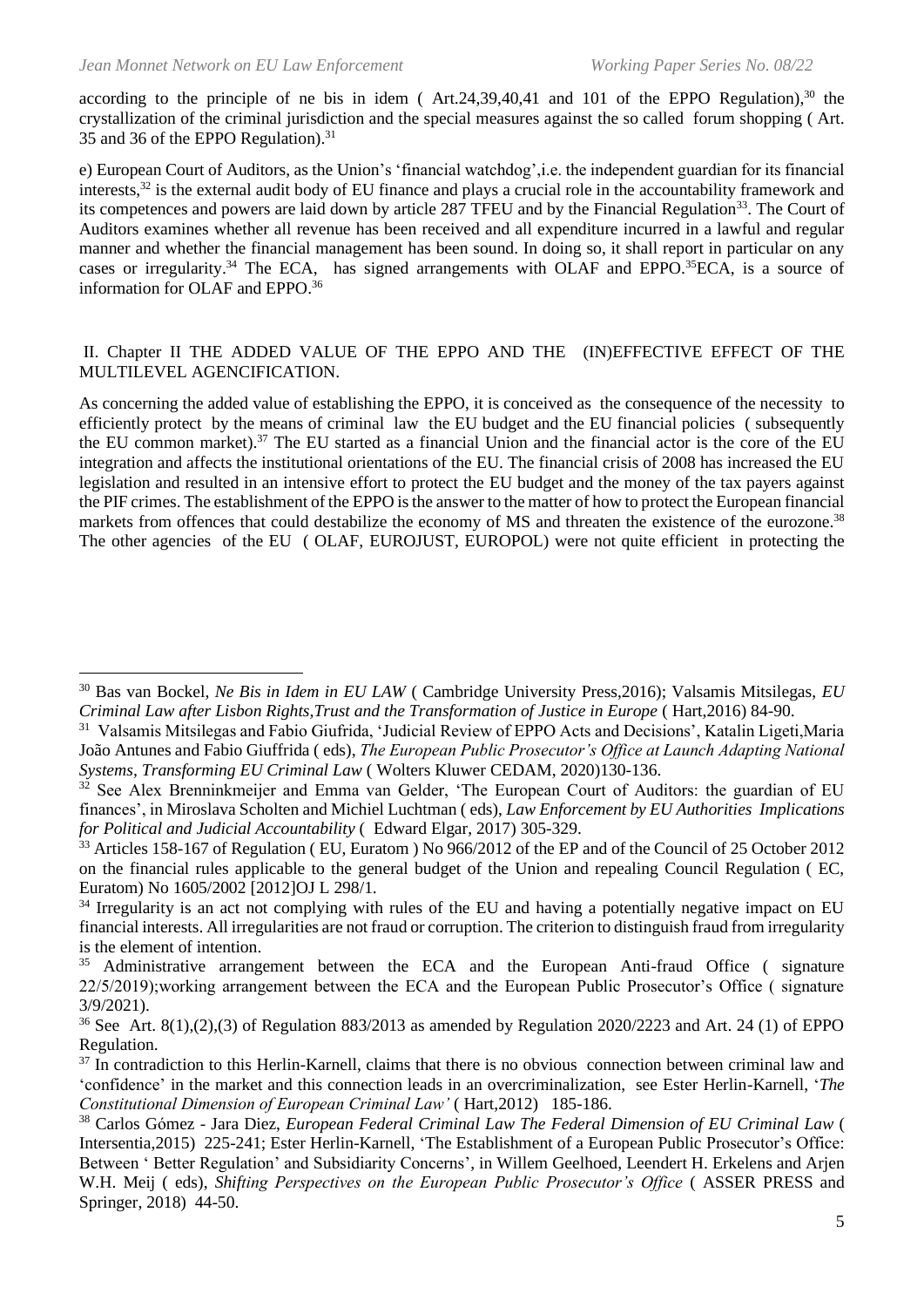financial interests of the EU.<sup>39</sup>Furthermore the legitimation of the EPPO, is based on the added value<sup>40</sup> that the new institution not only is perceived as an empirical-practical choice but also focus on the aims of the EU integration, as they are laid down at the Art. 3 TEU and the Art.67 TFEU. The EPPO has added value for the Union itself, as it aims at the protection of essentials interests of the EU and its functioning reinforce the confidence of the EU citizens in the integration process. <sup>41</sup> The other agencies of the EU in the PIF sector ( Eurojust and Olaf ) have diachronically proved their indispensable utility in the fight against fraud and other irregularities. The specialization and the deep experience of the aforementioned agencies still remain a value in the PIF sector and because of this contribution to the fight against fraud, the provisions in the Treaties and the new regulations for OLAF and Eurojust empower the equal and complementary role of these agencies with regard to the EPPO and strengthen their relation in a common basis. All these agencies have not been absorbed by the EPPO, but they are perceived as equal partners of the EPPO and they cooperate with the special prosecutorial new agency in order to achieve the common aim. 42

On the other hand, the final status of the EPPO is ambiguous. During the process for the adoption of the EPPO regulation<sup>43</sup> the intensive hesitation of the MS to confer more powers to EU in criminal law in the light of protecting their sovereignty, resulted in a compromise. The adoption of the collegial model for the final structure of the EPPO, akin to Eurojust is not compatible with the supranational mission of the EPPO. The initial proposal of the Commission<sup>44</sup> by adopting a more centralized structure of the EPPO, without the intervention of the college was more pure, more efficient and more compatible to the Corpus Juris<sup>45</sup> model (as revised by the Green Paper), without national obstacles. In contrast to the innovative vision of the Corpus Juris and the initial proposal

<sup>&</sup>lt;sup>39</sup> See Commission Staff Working Document Executive Summary of the Impact Assessment, accompanying the draft proposal for the Council Regulation for the establishment of the EPPO, Brussels 17.7.2013, COM ( 20130 534 final, in<http://eur-lex.europa.eu/legal-content/ES/TXT/?uri=CELEX%3A52013SC0275> accessed 1 April 2022.

<sup>&</sup>lt;sup>40</sup> See Lorena Bachmaier Winter, ' The potential contribution of a European Public Prosecutor's Office at the light of the proposal for a regulation of 17 July 2013' (2015) vol. 23 European Journal of Crime Criminal Law and Criminal Justice 121-144.

<sup>&</sup>lt;sup>41</sup> See John A.E. Vervaele, 'The European Public Prosecutor's Office (EPPO): Introductory Remarks', in Willem Geelhoed, Leendert H. Erkelens and Arjen W.H. Meij ( eds), *Shifting Perspectives on the European Public Prosecutor's Office* ( ASSER PRESS and Springer, 2018) 16-17.

<sup>&</sup>lt;sup>42</sup> Nicholas Franssen and Anne Weyembergh, 'The Future Relationship between the European Prosecutor's Office and Eurojust', in Constance Chevallier- Govers and Anne Weyembergh (eds), *La creation du Parquet européen Simple evolution ou révolution au sein de l' espace judiciaire européen ?* ( Bruylant, 2021) 195-210; Christine van de Wyngaert, ' Eurojust and the European Public prosecutor in the Corpus Juris Model: Water and fire?', in Neil Walker ( edr), *Europe's Area of Freedom Security and Justice* ( Oxford University Press, 2004) 201-239; Jorge A. Espina Ramos, 'The Relationship between Eurojust and the European Public Prosecutor's Office', in Lorena Bachmaier Winter ( edr), *The European Public* Prosecutor's *Office The Challenges Ahead* ( Springer, 2018) 87-101; Anne Weyembergh and Chloé Brière, 'Relations Between the EPPO and Eurojust-Still a Privileged Partnership? ', in Willem Geelhoed, Leendert H. Erkelens and Arjen W.H.Meij ( eds), *Shifting Perspectives on the European Public Prosecutor's Office* ( ASSER PRESS and Springer,2018) 171-186; Catherine Deboyser, European Public prosecutor's Office and Eurojust: Love Match or Arranged Marriage?', in L.H.Erkelens, A.W.H. Meij and M. Pawlik ( eds), *The European Public Prosecutor's Office An Extended Arm or a Two-Headed Dragon?* ( ASSER PRESS and Springer, 2015) 79-97; Verane Edjaharian-Kanaa, ' Les Relations entre le Parquet Européen et L'Office Européen de Lutte Antifraude ( OLAF): «Tu m' aimes: un peu, beaucoup, passionnément…pas du tout»?', in Constance Chevallier- Govers and Anne Weyembergh, *La creation du Parquet européen Simple evolution ou revolution au sein de l' espace judiciaire européen ?* ( Bruylant, 2021) 211-250.

<sup>43</sup> See Martijn Zwiers, *The European Public Prosecutor's Office Analysis of a Multilevel Criminal Justice System*  ( Intersentia, 2011) 355 et seq.

<sup>44</sup> See Vera Alexandrova, 'Presentation of the Commission's Proposal on the Establishment of the European Public Prosecutor's Office', in L.H.Erkelens, A.W.H. Meij and M. Pawlik ( eds), *The European Public Prosecutor's Office An Extended Arm or a Two-Headed Dragon?* ( ASSER PRESS and Springer, 2015) 11-20.

<sup>45</sup> Mireile Delmas Marty and John A.E. Vervaele (eds), *The Implementation of the Corpus Juris in the Member States Volume I* (Intersentia, 2000).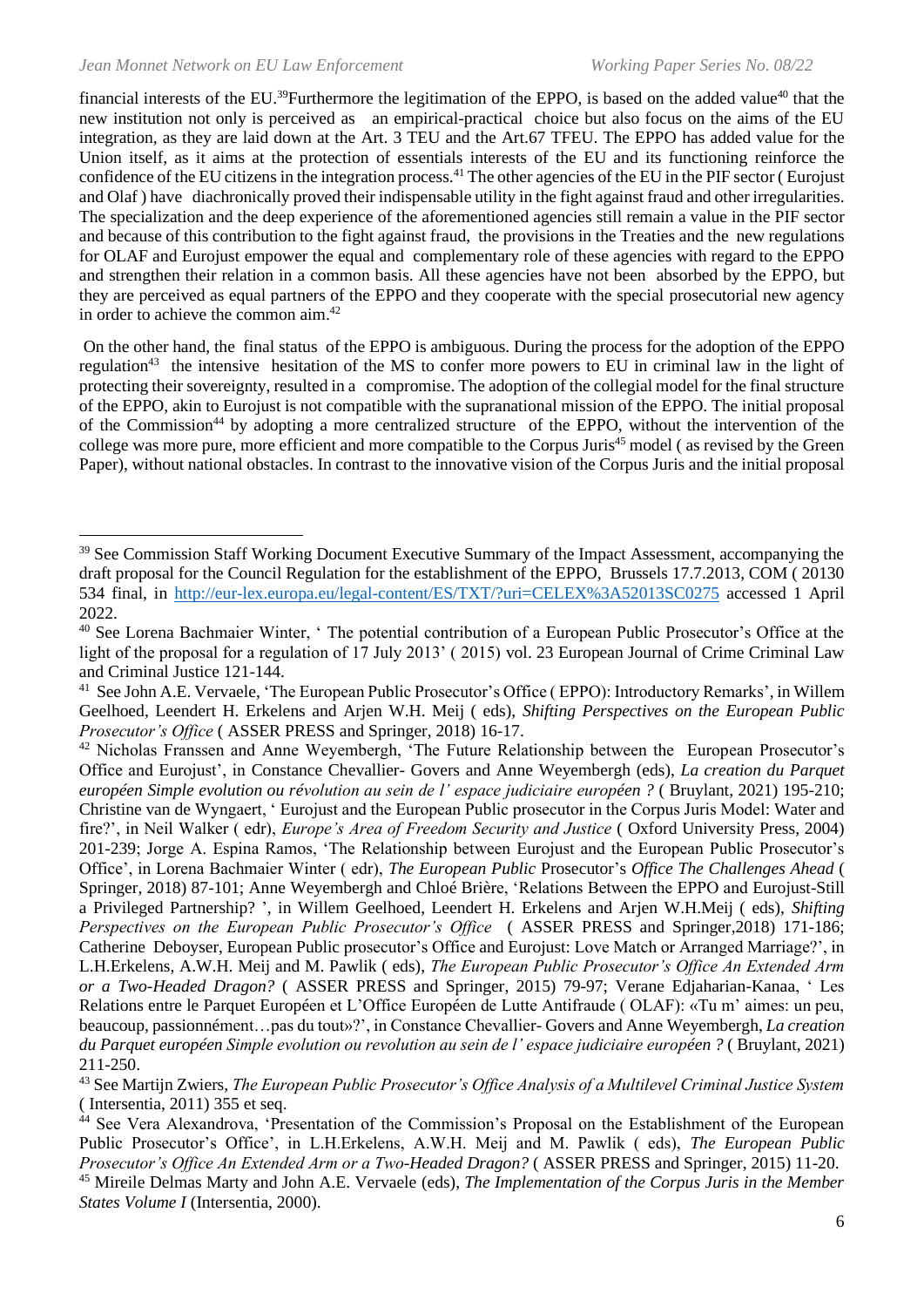of the Commission for the EPPO Regulation<sup>46</sup> the final adopted collegial structure of the EPPO $47$  seems to be complex and dyskinetic.<sup>48</sup> The insertion of intergovernmental and pure national elements in the structure and the function of the EPPO has effected the genuine federal-supranational character of the EPPO. The justification for the added value of the EPPO, was the deficiency and the unwillingness of the national actors to protect efficiently the financial interests of the EU. A posteriori, it seems paradox to rely on the national authorities in order to fulfill the aforementioned tasks. The duty of protecting the supranational interests, should be exclusively autonomous, independent and federal accordingly to the innovative perceptions of the Corpus Juris. In addition to this, the multilevel construction of the agencies in the PIF sector and the multi division of tasks among the EU agencies protecting the EU budget seem to be a little bureaucratic and as a consequence, it causes confusions and delays. All this personnel working at the EU bodies, all this exchange of information (hit/or not hit)<sup>49</sup> need efficient administration, occurs irregularities and bring obstacles to the coordination among the actors. Theoretically the EU agencies should cooperate and due to the principle of mutual trust they have the obligation to do this, but practically in the working field sometimes their relation is quite antagonistic. All the EU bodies draft annual reports for their activities and there is a strict mechanism for accountability for their work and several times there are conflicts of jurisdiction and competence. As a matter of fact, though there is a legal framework for the cooperation among the EU agencies, the most effective way of cooperation is the abolition of disbelief and the honest willingness to strengthen the mutual trust. The key factors for the effective protection of the EU budget is the mutual trust among the MS and inter the EU agencies and the common faith in the EU integration.

#### III. Chapter III THE COMPTABILITY WITH THE GENERAL PRINCIPLES OF THE EU LAW ( SUBSIDIARITY, PROPORTIONALITY, RULE OF LAW). .

The establishment and the function of all the EU bodies should be ruled by the fundamental values of the common European civilization, as they have been expressed in the legislation, the legal science and the landmark rulings. On one hand the principles of the EU have a separate existence, on the other hand they are intensively connected with each other and sometimes a specific principle overlaps another principle. The rule of law is the umbrella of all over the general principles. The deficiency of the MS to protect effectively the financial interests of the EU, resulted in proliferation of the EU agencies and the intervention of the EU in criminal law accordingly to the principles: a) of conferral (Art. 5.2 TEU)<sup>50</sup>, b) of subsidiarity (Art. 5.3 TEU)<sup>51</sup> and c) of proportionality (Art.

<sup>&</sup>lt;sup>46</sup> See Katalin Ligeti, 'The European Public prosecutor's Office', in Valsamis Mitsilegas,Maria Bergström and Theodore Konstadinides ( eds), *Research Handbook on EU Criminal Law* ( Edward Elgar, 2016) 480 et seq.

<sup>47</sup> See Marianne L. Wade, 'The European Public Prosecutor: Controversy Expressed in Structural Form ', in Tommaso Rafaraci and Rosanna Belfiore ( eds), *EU Criminal Justice Fundamental Rights, Transnational Proceedings and the European Public Prosecutor's Office* ( Springer, 2018) 165-180.

<sup>48</sup> See Fabio Giufrida, ' The European Public Prosecutor's office: King without kingdom?'CEPS Research Report 2017/03, 14.

<sup>49</sup> See Art.101(5) EPPO Regulation; Chloé Brière, 'Do you have a hit? Exchange of information between EU criminal Justice Bodies and Agencies', in Carolle Billet and Araceli Turmo (eds), *Coopération opérationnelle en droit pénal de L' Union européenne* ( Bruylant,2020) 165-188.

<sup>50</sup> Barbara Guastaferro, 'The European Union as a Staatenverbund? The endorsement of the principle of conferral in the Treaty of Lisbon', in Martin Trybus and Luca Rubini (eds), *The Treaty of Lisbon and the future of European law and Policy* ( Edward Elgar, 2012) 117-118; Jacob Öberg, *Limits to EU Powers* (Hart,2017) 21 et seq.

<sup>51</sup> Michelle Evans and Augusto Zimmermann ( eds), *Global Perspectives on Subsidiarity* (Springer, 2014); Carlo Panara, *The Sub-national Dimensions of the EU A Legal Study of Multilevel Governance*, (Springer,2015) ; Irene Wieczorek, 'The Principle of Subsidiarity in EU Criminal Law', in Chloe Briere and Anne Weyembergh ( eds), *The Needed Balances in EU Criminal Law* ( Hart,2018) 73-76; Irene Wieczorek, *The Legitimacy of EU Criminal Law* (Hart,2020); Ester Herlin-Karnell, *The Constitutional Dimension of European Criminal Law* ( Hart,2012) 110-130; Merita Kettunen, *Legitimizing European Criminal Law Justification and Restrictions* ( Springer,2020) 168 et seq; Paul Craig and Gráine de Burca, *EU Law Text, Cases, and Materials* ( Oxford University Press, 7th edn, 2020) 125-131.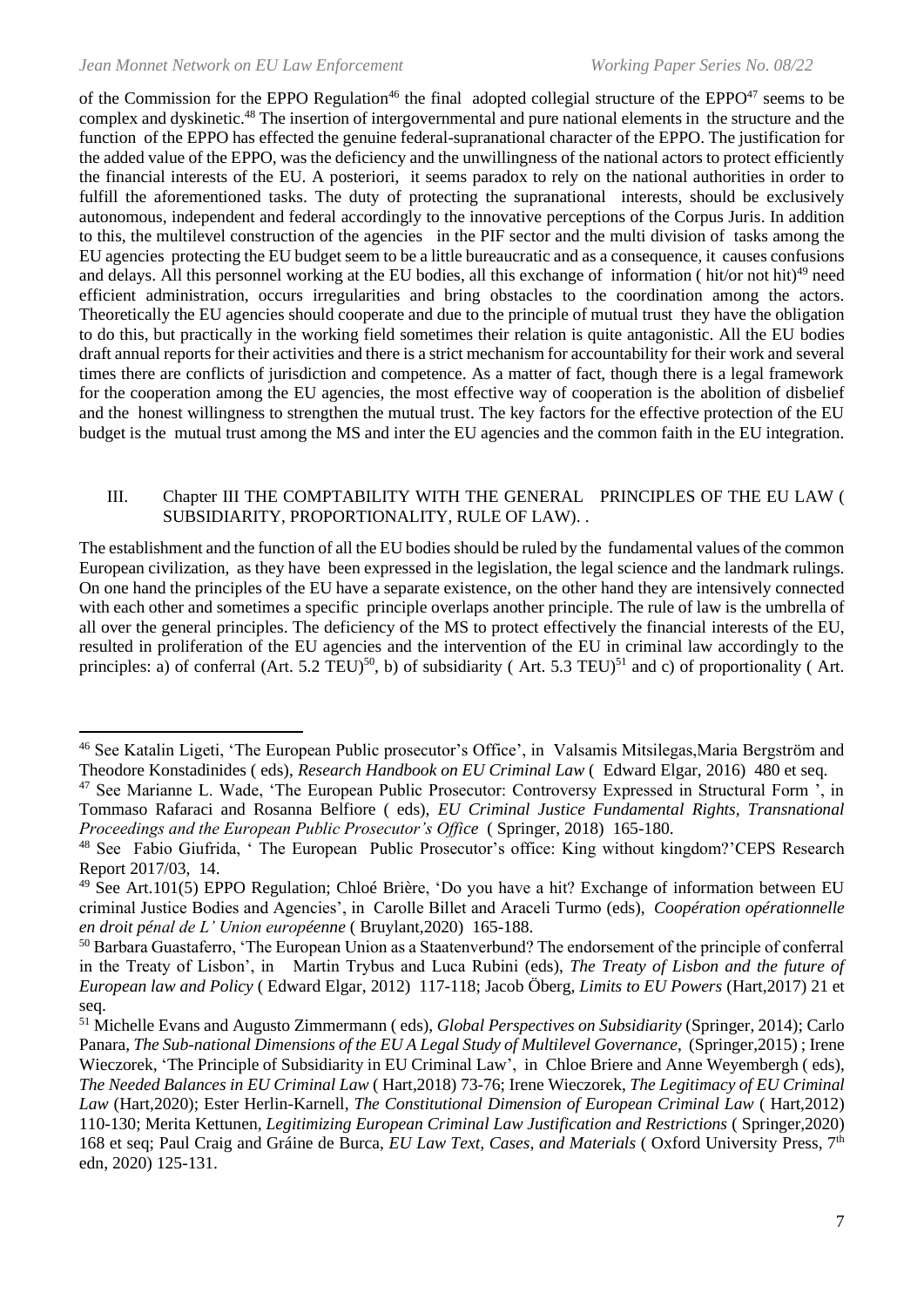5.4 TEU)<sup>52</sup>. The protocol No 2 concerns both subsidiarity and proportionality making general prescriptions and setting up specific rules on the ex ante and ex post monitoring of the principle of subsidiarity. The multiple intervention of the EU in the criminal matters and the establishment of EU agencies in the PIF sector is the result of the so called «spill over the power»<sup>53</sup>, besides this argument which is associated with the utilitarian use of criminal law by the EU the legislative competence of the EU in the criminal field should be intensively justified as a genuine added value and without depriving of the so called «deontological approach to criminalization» and the EU criminalization choices in this area require justification even more pressingly than national criminalization choices. In addition to this, the extensively justification of the EU criminal law is a consequence of the fact that EU in PIF crimes introduce new criminal sanctions.<sup>54</sup> After the Lisbon Treaty, the members of the European Criminal Policy Initiative ( ECPI ) published the so called Manifesto on a European Criminal Policy advocating a values-based EU criminalization agenda focusing on Art. 2 TEU.<sup>55</sup>According to the Manifesto, the European Criminal Law and subsequently the EU criminal agencies are bounded by the essential principles of criminal law i.e ultima ratio, the rule of law,<sup>56</sup> n.c.n.p.s.l., n.c.n.p.s.lege parlamentaria, nullum crimen sine lege certa, legal certainty and foreseeability.

All the aforementioned criteria are the spectrum for assess the added value of the proliferation of the EU agencies in the PIF sector and especially of the EPPO. In particular:

- 1) As concerning the principle of proportionality: the human dignity and the fundamental rights are in danger because of the enlargement of the EU agencies in the PIF sector and the ability of the EPPO to impose intensive measures of procedural enforcement ( confiscations, seizures, detentions and so on ). The position of the suspect is rather disanalogous vis-à-vis the large and well organized system of the EU to fight the crimes against the EU budget.
- 2) The whole construction is criticized that it is incoherent and vagueness. The absence of common sanctions and the different applicable law ( procedural and substantive ) result in uncertainty. The material competence of the EPPO derives from the Art. 86 TFEU and needs to be translate into concrete offences to be adopted from the PIF Directive. That's why the Art. 22(1) of the EPPO Regulation is a kind of dynamic blanket criminal law provision, which arises a contradiction to the principle n.c.s.l.  $57$
- 3) As concerning the principle of subsidiarity: the MS have transferred criminal competence to the EU but the EU actually has a symbolic competence in this field because of the insertion of so many

<sup>53</sup> Maria Fletcher- Robin Lööf-Bill Gilmore, *EU Criminal Law and Justice* ( Edward Elgar, 2008) 20-57; Samuli Miettinen, 'The Evolution of Competence Distribution Between the European Union and the Member States in the Criminal Field', in Chloé Brière-Anne Weyembergh ( eds), *The Needed Balances in EU Criminal Law* (HART,2018) 41; Thomas Elhom-Renaud Colson, 'The Symbolic Purpose of EU Criminal Law', in Renaud Colson and Steward Field ( eds), *EU Criminal Justice and the Challenges of Diversity Legal Cultures in the Area of Freedom, Security and Justice*, ( Cambridge University Press, 2016), 58-59.

<sup>&</sup>lt;sup>52</sup> Dan Helenius, ' Mutual Recognition in criminal matters and the principle of proportionality, Effective Proportionality or Proportionate Effectiveness?' ( 2014) Vol 5, New Journal of European Criminal Law 352; Takis Tridimas, *The General Principles of EU Law* (Oxford EC Law Library, 2<sup>nd</sup> edn, 2005) 136 et seq; Ermioni Xanthopoulou, *Fundamental Rights and Mutual Trust in the Area of Freedom, Security and Justice, A Role for Proportionality*? ( Hart 2020) 47-48; Joao Andrade Neto, *Borrowing Justification for Proportionality On the Influence of the Principles in Brazil,* (Springer, 2018) 99-102; David Duarte and Jorge Silva Sampaio ( eds), *Proportionality in Law An Analytical Perspective* ( Springer, 2018); Theocharis Dalakouras, 'Principle of Proportionality and Means of Procedural Enforcement', in Angelos Konstantinidis and Theocharis Dalakouras ( eds), *Deeping in Criminal Procedural Law* ( Nomiki Vivliothiki, 2014) 193 et seq;Grant Huscroft, Bradley W. Miller and Gregoire Webber ( eds), *Proportionality and the Rule of Law Rights, Justification, Reasoning* ( Cambridge University Press, 2014).

<sup>54</sup> See Irene Wieczorek, *The Legitimacy of EU Criminal Law* (HART, 2020) 60-62 especially footnote no 93. <sup>55</sup> See Nina Persak ( edr), *Legitimacy and Trust in Criminal Law, Policy and Justice Norms, Procedures, Outcomes* ( Routledge,2016); Maria Kaiafa-Gbadi, *European Criminal Law and Treaty of Lisbon Legal framework and the principles of criminalization in a European <i>environment* (Sakoulas Publications, 2011).

<sup>&</sup>lt;sup>56</sup> See Theodore Konstadinides, *The Rule of Law in the European Union The Internal Dimension* (Hart, 2017); Merita Kettunen, *Legitimizing European Criminal Law Justification and Restrictions* (Springer,2020)176-182. <sup>57</sup> See Kai Ambos, ibid p. 575.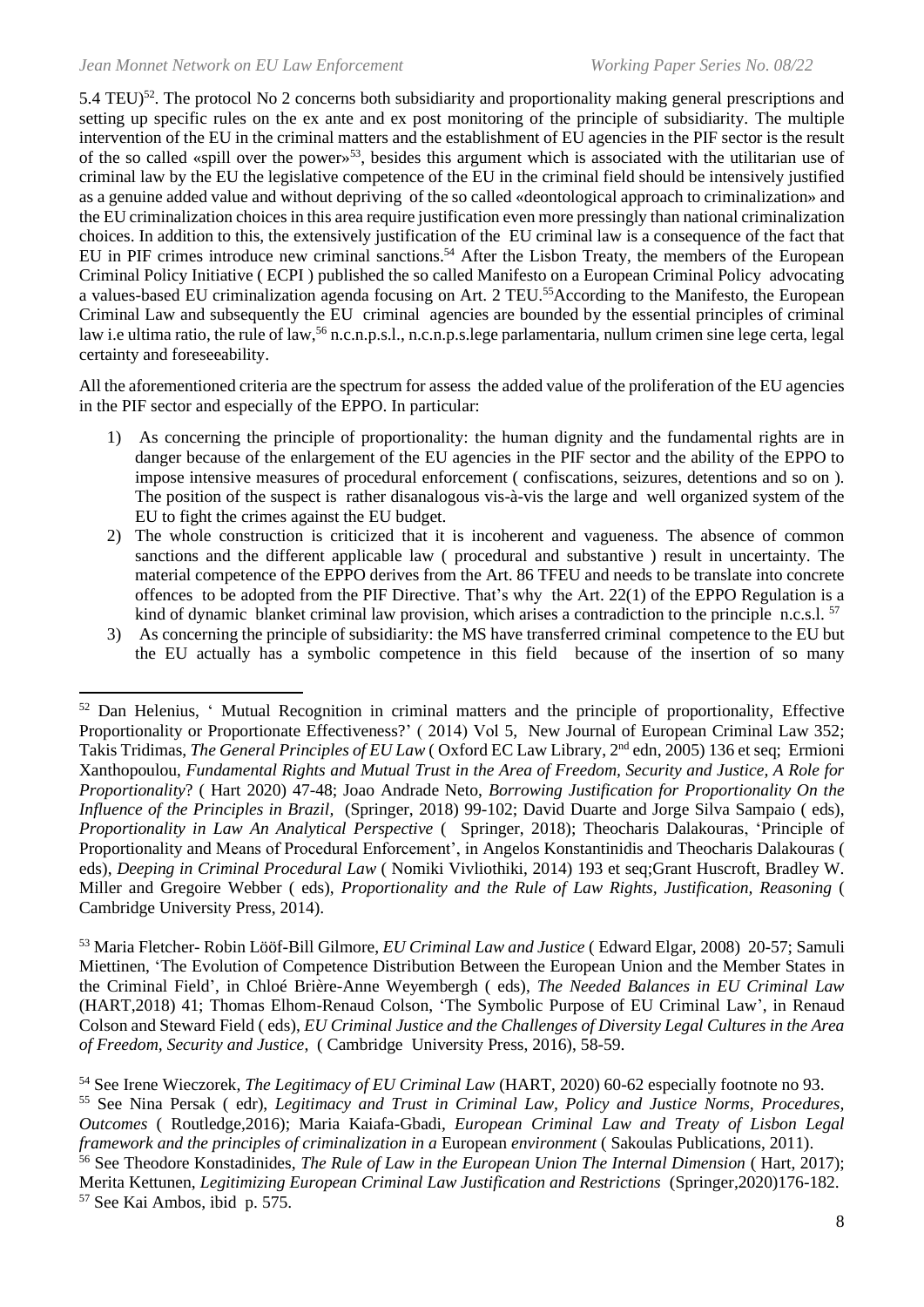intergovernmental and pure national elements in its operation and structure. The applicable procedural law is predominately national law and even the substantive criminal law is associated with the final choices of the national legislator.

- 4) Principe of conferral :the phenomenon of «competence creep» refers to the adoption of EU legislation in areas in which the EU is not considered to have been a specific legislative competence<sup>58</sup>. All this transition of powers from the Member States to the EU and the EU legislation ( including soft law) could lead to irregular intervention or stealth expansion of the competence of the EU. In addition to this, serious legitimacy concerns have been expressed for the ancillary competence of the EPPO ( Art. 22.3 EPPO Regulation).The EPPO's broad material competence is problematic with regard to the principles of subsidiarity and proportionality<sup>59</sup>. Any extension of the EPPO's competence ratione materiae meets with the requirement of the foreseeability and the legality of criminal law and penalties<sup>60</sup> (what constitutes an inextricably linked offence) $61$  and extends crucially to determining the protection of the affected individuals under the ne bis in idem principle.<sup>62</sup> The ne bis in idem principle delimit the cases where two facts are the same and they have to be therefore treated as one offence only, it is unclear how to identify ' inextricably linked' offences, being by definition different offences from PIF offences. <sup>63</sup> The EPPO has been characterized as a Trojan horse for the competence of the EU to intervene in the field of criminal law.
- 5) The main load of the working relies on the EDPO by using the procedural national law and by means of horizontal cooperation. Moreover, in contrast to the view of the Commission for a ' single legal area' the EPPO would use instruments of mutual recognition.<sup>64</sup>

#### IV. Chapter IV THE PROTECTION OF FUNDAMENTAL RIGHTS- LOST IN LABYRINTH ?

This chapter is indispensably associated with the human dignity and the legality of the PIF sector. In the level of the EU « no legitimate approach to criminal law can ignore its dual nature as a means of protecting fundamental interests as well as acting as a yardstick for civil liberties».<sup>65</sup> Generally speaking the epicenter of the critic is the legal uncertainty because of the vague legal framework in the PIF sector,<sup>66</sup> the conflicts of jurisdiction between the EU Agencies, the bureaucracy, the phenomenon of overlapping of the competence of the EU Agencies and the lack of a uniform and undivided procedure. From a defendant's perspective the right of effective defense is

<sup>58</sup> See Sacha Garben, 'Restating the Problem of Competence Creep, Tackling Harmonisation by Stealth and Reinstating the Legislator', in Sacha Garben and Inge Govaere (eds), *The Division of Competences Between the EU and the Member States Reflections on the Past, The Present and the Future* (Hart, 2017) 302; Theodore Konstadinides, *The Rule of Law in the European Union The Internal Dimension* ( Hart,2017)30-33.

<sup>59</sup> See Kai Ambos, ibid p. 576; Nikolaos Bitzilekis, 'The Definition of Ancillary Competence according to the Proposal for an EPPO-Regulation', in Petter Asp (edr) *The European Public Prosecutor's Office -Legal and Criminal Policy Perspectives* (Jure,2015) 112-119.

 $60$  See Art. 49(1) of the EU Charter of Fundamental Rights.

<sup>&</sup>lt;sup>61</sup> See Eric Sitbon, 'Ancillary Crimes and Ne bis in Idem ', in Willem Geelhoed, Leendert H. Erkelens and Arjen W.H. Meij ( eds), *Shifting Perspectives on the European Public Prosecutor's Office* ( ASSER PRESS and Springer, 2018) 134-135.

<sup>62</sup> Adan Nieto Martin and Marta Munoz de Morales Romero, 'The Office of the European Public prosecutor and Related Offences: Deconstructing the Problem', in Petter Asp (edr) *The European Public Prosecutor's Office - Legal and Criminal Policy Perspectives* (Jure,2015) 123-127.

<sup>63</sup> See Giovanni Grasso, Rosaria Sicurella and Fabio Giuffrida, 'EPPO Material Competence: Analysis of the PIF Directive and Regulation', in Katalin Ligeti, Maria João Antunes and Fabio Giuffrida ( eds) *The European Public Prosecutor's Office at Launch Adapting National Systems, Transforming EU Criminal Law* ( Wolters Kluwer CEDAM,2020) 35-37.

<sup>64</sup> See Valsamis Mitislegas and Fabio Giufrida, ' The European Public Prosecutor's Office and Human Rights', in Willem Geelhoed, Leendert H. Erkelens and Arjen W.H. Meij ( eds), *Shifting Perspectives on the European Public Prosecutor's Office* ( ASSER PRESS and Springer, 2018) 87-88.

<sup>65</sup> See Maria kaiafa-Gbadi, ' Approximation of Substantive Criminal Law Provisions in the EU and Fundamental Principles of Criminal Law', in Anne Weyembergh and Francesca Galli ( eds), *Approximation of Substantive Criminal Law in the EU: The Way Forward* (Brussels, Edition de l' Université de Bruxelles, 2013) 27.

<sup>&</sup>lt;sup>66</sup> See Valsamis Mitsilegas, ' European prosecution between cooperation and integration: The European Public Prosecutor's Office and the rule of law' (2021) 28(2) Maastricht journal of European and Comparative Law, 250.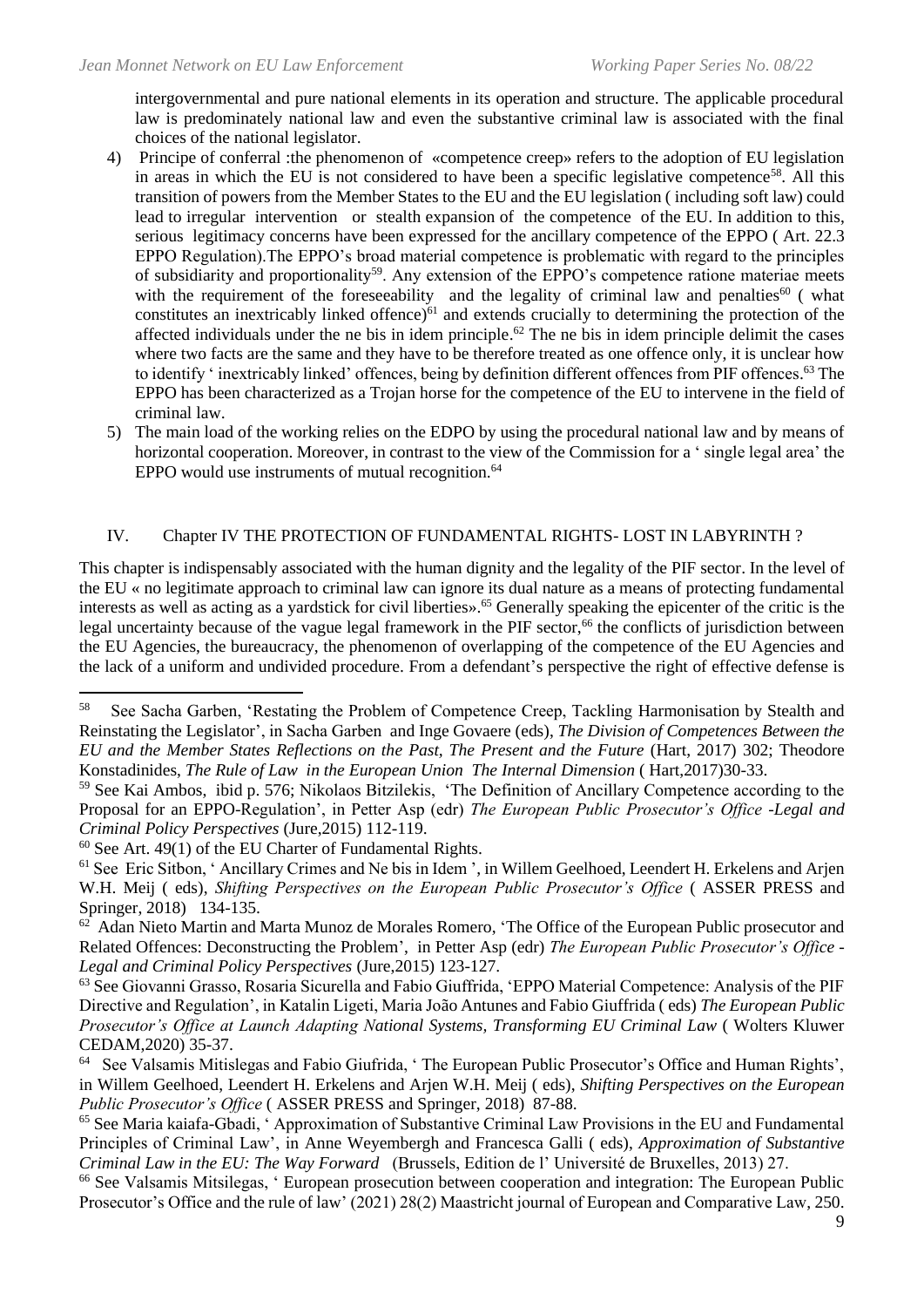at stake as a consequence of the legal uniformity, the multiple character of the administrative and criminal investigations, the diversities of the legal framework in the MS, the different applicable law and the complexity of the multiple and proliferated structure and functionality of the PIF sector. In addition to this, obvious concerns could arise from the respect of the principle of equality of arms, as the suspect is vis-à-vis the numerous and powerful EU Agencies, in a strange and unknown supranational forum equipped with strong mechanisms of law enforcement. Furthermore, the enlarged system of data transmission and exchange of information in the EU field could be a serious data breach and infringement of rights.<sup>67</sup>

Especially the establishment of the EPPO, poses multiple challenges for the human rights i.e: the procedural safeguards, the Charter and the rights in cross-border investigations.<sup>68</sup>The EPPO Regulation lays down three levels of protection encompassing the whole arsenal that the legal of the EU could offer<sup>69</sup>. This multiple system of protection is laid down in the Art. 41 of the EPPO Regulation and it is characterized by a comprehensive combination of national and supranational instruments aimed at the most adequate protection. At a first glance this approach seems to be generous for the rights.<sup>70</sup> Firstly, according to the Art. 41.1 the EPPO activities shall be carried out in full compliance with the rights of suspects and accused persons enriched in the Charter of Fundamental Rights.<sup>71</sup>Secondly, according to the Art. 41.2 the persons in the criminal proceedings of the EPPO shall, at a minimum, have the procedural rights provided for in Union law. This provision, is quite importance, as reassures as a minimum protection the standards of the EU common values and it is compatible to the supranational status of the EPPO.<sup>72</sup> Finally, Art. 41.3 claims that the persons involved in EPPO proceedings enjoys all the procedural rights available to them under the applicable national law. The Art. 5 of the EPPO Regulation enriches the protection of the rights, as it mentions the obligation to respect the Charter, the principles of proportionality and the rule of law in all EPPO activities. The Art. 5 of the EPPO Regulation gives emphasis to the impartiality of the EPPO's investigation, as procedural neutrality ( seek all relevant evidence whether inculpatory or exculpatory) and as obligation to conduct investigation without undue delay ( principle of celerity).<sup>73</sup>

On the other hand, the semi-centralized model of the criminal procedure governing the EPPO activities engender risks for a balanced and coherent procedure, as a complex amalgamation of different legal systems.<sup>74</sup> This complexity is being strengthened in the cases with transnational characteristics. The model of complementarity of the Art. 41 based on the system promoting the most favorable treatment could be dysfunctional and ineffective for the individuals, because of its complexity ( mixture of national and EU legislation) and the multitude of applicable national provisions. Furthermore, it results in legal uncertainty and non foreseeability<sup>75</sup> and « allows

<sup>67</sup> See Kai Ambos, *European Criminal Law* ( Cambridge University Press, 2018) 566.

<sup>68</sup> See Valsamis Mitsilegas and Fabio Giufrida, ' The European Public Prosecutor's Office and Human Rights', in Willem Geelhoed, Leendert H. Erkelens and Arjen W.H. Meij ( eds), *Shifting Perspectives on the European Public Prosecutor's Office* ( ASSER PRESS and Springer, 2018) 59.

<sup>69</sup> See Valsamis Mitsilegas and Fabio Giufrida, ' Raising the bar? Thoughts on the establishment of the European Public Prosecutor's Office' CEPS Policy Insight No 2017/39 11.

<sup>70</sup> See Maria Kaiafa-Gbandi, ' The Establishment of an EPPO and the Rights of Suspects and Defendants: Reflections upon the Commission's 2013 Proposal and the Councils Amendments', in Petter Asp (edr) *The European Public Prosecutor's Office -Legal and Criminal Policy Perspectives* (Jure,2015) 250.

 $71$  The EPPO is a EU body so in any case is bound by the Charter (Art. 51.1 CFR); See Valsamis Mitislegas and Fabio Giufrida, ' The European Public Prosecutor's Office and Human Rights', in Willem Geelhoed, Leendert H. Erkelens and Arjen W.H. Meij ( eds), *Shifting Perspectives on the European Public Prosecutor's Office* ( ASSER PRESS and Springer, 2018) 63.

<sup>&</sup>lt;sup>72</sup> See Maria Kaiafa-Gbandi, ' The Establishment of an EPPO and the Rights of Suspects and Defendants: Reflections upon the Commission's 2013 Proposal and the Councils Amendments', in Petter Asp (edr) *The European Public Prosecutor's Office -Legal and Criminal Policy Perspectives* (Jure,2015) 241.

<sup>73</sup> See Thomas Wahl, ' The European Public Prosecutor's Office and the Fragmentation of Defence Rights', in Katalin Ligeti, Maria João Antunes and Fabio Giuffrida ( eds) *The European Public Prosecutor's Office at Launch Adapting National Systems, Transforming EU Criminal Law* ( Wolters Kluwer CEDAM,2020) 89-90.

<sup>74</sup> See Maria Kaiafa-Gbandi, ' The Establishment of an EPPO and the Rights of Suspects and Defendants: Reflections upon the Commission's 2013 Proposal and the Councils Amendments', in Petter Asp (edr) *The European Public Prosecutor's Office -Legal and Criminal Policy Perspectives* (Jure,2015) 237.

<sup>75</sup> See Valsamis Mitsilegas, ' European prosecution between cooperation and integration: The European Public Prosecutor's Office and the rule of law' (2021) 28(2) Maastricht journal of European and Comparative Law, 254.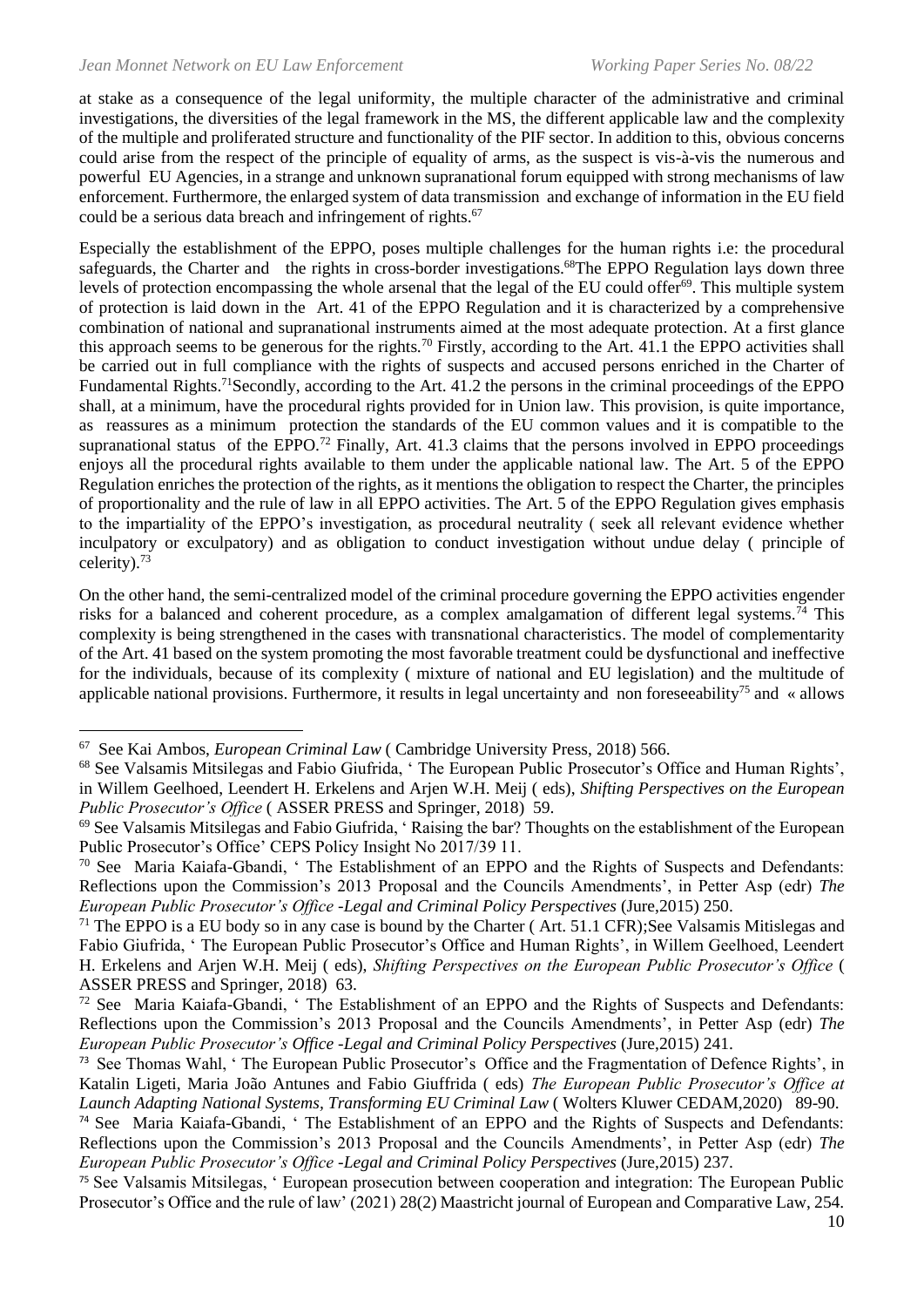the subsistence of different levels of protection within the same criminal procedure, even when it refers to the same right ».<sup>76</sup> Legal uncertainty perceived more pronounced in cases where the EPPO, can act in multiple jurisdictions. The Art. 26 of the EPPO Regulation empowers the EPPO to choose or to switch the national forum on investigation and prosecutions ( under specific conditions). The option for the EPPO to change the forum or to choose the forum ( forum-shopping) is contrary to the principle of foreseeability and constitutes a serious obstacle for an effective defence.<sup>77</sup> Furthermore, the EPPO Regulation does not mention the rights of the ECHR.It has been criticized that, «symbolically, an explicit reference to the ECHR would have been welcome».<sup>78</sup>

#### V. Chapter V JUDICIAL AND POLITICAL ACCOUNTABILITY

The added value of the EU agencies strongly depends on the adequate judicial and political accountability. If the labyrinth is the proliferation of the EU agencies, the judicial and political accountability are perceived as the Ariadne's thread. In order to strengthen the transparency and the democratic legitimacy of the EU agencies in the PIF sector, their activity is subject to political accountability. Especially, the rule of Article 88(2) second subparagraph TFEU, giving the European Parliament together with national parliaments, power to scrutinize Europol's activities is a novelty introduced by the Treaty of Lisbon.<sup>79</sup> Article 85 (1) third subparagraph TFEU requires that the future Eurojust Regulation «shall also determine arrangements for involving European Parliament and national parliaments in the evaluation of Eurojust's activities». According to the Article 67 of the Eurojust Regulation, Eurojust shall transmit its annual report to the European Parliament, to the Council and to national parliaments, which may present observations and conclusions. OLAF, is perceived as a Commission service and plays a key role in the Commission's cooperation with the Member States submitting to the European Parliament and to the Council a yearly report on PIF measures -accordingly to the Art. 325(5) TFEU.<sup>80</sup> The Art. 6 (2) of the EPPO Regulation prescribes that the EPPO is accountable to the European Parliament, to the Council and to the Commission for its general activities and that it shall issue annual reports in accordance with Article 7.<sup>81</sup>

As concerning the judicial control of OLAF, the later constitutes a special section of the Commission and as a consequence, its activities can't be arbitrated to the national courts. In 'mixed inspections', the national courts have the competence to control these inspections because they have national character, as OLAF just assists the

<sup>76</sup> See Maria Kaiafa-Gbandi, ' The Establishment of an EPPO and the Rights of Suspects and Defendants: Reflections upon the Commission;s 2013 Proposal and the Councils Amendments', in Petter Asp (edr) *The European Public Prosecutor's Office -Legal and Criminal Policy Perspectives* (Jure,2015) 245-246.

<sup>77</sup>See Valsamis Mitsilegas, ' European prosecution between cooperation and integration: The European Public Prosecutor's Office and the rule of law' (2021) 28(2) Maastricht journal of European and Comparative Law, 255-257; Helmut Satzger, *International and European Criminal Law* (C.H.BECK HART NOMOS, 2<sup>nd</sup> edn, 2018) 134-135.

<sup>78</sup> Valsamis Mitsilegas and Fabio Giufrida, 'The European Public Prosecutor's Office and Human Rights', in Willem Geelhoed, Leendert H. Erkelens and Arjen W.H. Meij ( eds), *Shifting Perspectives on the European Public Prosecutor's Office* (ASSER PRESS and Springer, 2018) 66.

<sup>79</sup> Bogensberger ibid 936,

<sup>80</sup> See Michel Luchtman and Martin Wasmeier, 'The political and judicial accountability of OLAF', in Miroslava Scholten and Michael Luchtman ( eds), *Law Enforcement by EU Authorities Implications for Political and Judicial Accountability* ( Edward Elgar,2017) 233.

<sup>81</sup> See Cristoph Burchard in Hans- Holger Herrnfeld, Dominik Brodowski and Christoph Burchard (eds), *European Public Prosecutor's Office Article by Article Commentary* ( HART/BECK/NOMOS, 2021) 36-40; John Vervaele, 'Judicial and political accountability for criminal investigations and prosecutions by a European Public Prosecutor's Office in the EU: the dissymmetry of shared enforcement' in Miroslava Scholten and Michiel Luchtman, *Law Enforcement by EU Authorities Implications for Political and Judicial Accountability (Edward* Elgar, 2017) 247.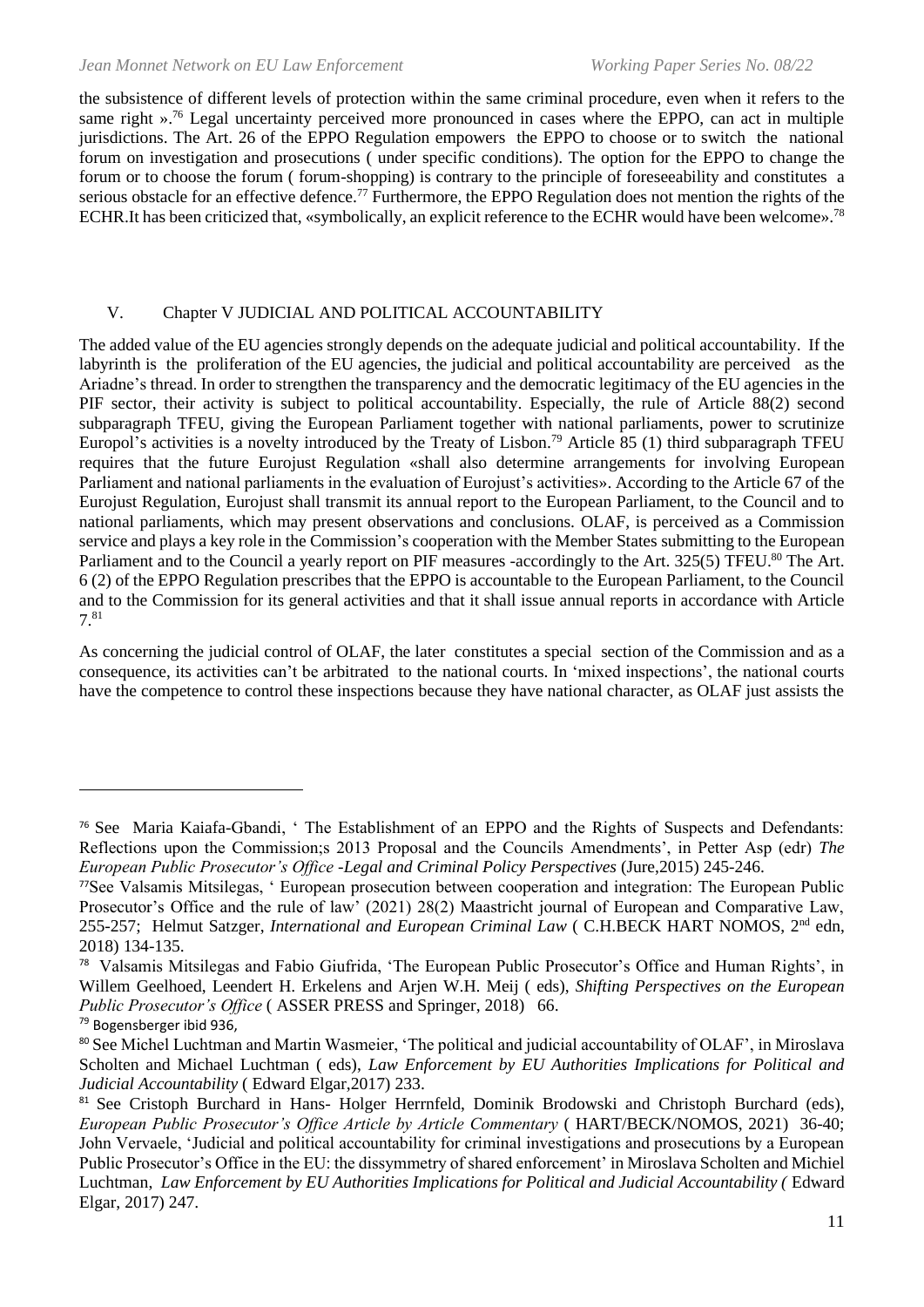national authorities.<sup>82</sup> On the other hand, in the EU level there are two routes for judicial control of investigative actions by OLAF. Firstly, the Art. 268 and 340 of TFEU foresee the action of damages. There have been many cases where OLAF actions were examined in light of the rights of the defence,  $83$  the right to be heard  $84$  or the right to have access to files or the final report.<sup>85</sup> Secondly, the Art. 263 of the TFEU provides that the CJEU can review the legality of acts of the Commission that are intended to produce legal effects vis-à-vis third parties. These legal effects should be binding on and capable of affecting the interests of the applicant by bringing about a distinct change in the legal position concerned.<sup>86</sup> Regarding internal investigations, they are perceived as preparatory acts and the relevant findings can later be subjected to review against the final decision, for instance in disciplinary proceedings.<sup>87</sup> This case law has drawn criticism, as it is perceived that it contains a significant loophole.<sup>88</sup> Jan F.H. Inghelram, claims that based on the CJEU' s rule of Rendo and others concerning competition law,<sup>89</sup>that in cases where an OLAF act hinders the effective exercise of fundamental rights, an action for annulment should be a possibility.<sup>90</sup> Furthermore, as part of the Commission, OLAF is subject to examination by the Ombudsman, who conducts inquiries on instances of maladministration.<sup>91</sup>Finally, the (new) Art. 9b of the revised OLAF Regulation, foresees a complaints mechanism regarding the OLAF's compliance with the procedural guarantees ( no binding effects ). The effective judicial review of OLAF, is a decisive matter because though OLAF deprives of binding powers, the initiation of administrative investigations effects the reputation of the person under investigation and often results in criminal or disciplinary proceedings.

Regarding the EPPO, because of its intrusive criminal powers the judicial review of its activities is more comprehensive, coherent and adequate. Though the judicial review of the EPPO aims at the effective protection in persons involving in transnational criminal proceedings, it has been subjected to serious criticism because it is perceived as not compatible to the philosophy of the judicial protection as it has been elaborated in the Treaty.<sup>92</sup> The initial Commission proposal excluded the judicial review of the EPPO at EU level. Article 36 of the Commission's draft stated clearly that when adopting procedural measures in the performance of its functions, the EPPO would be considered as a national authority for the purpose of judicial review.<sup>93</sup> Finally, the EPPO Regulation relies on national courts and not on the CJEU for the review of procedural acts of the EPPO that are intended to produce legal effects vis-à-vis third parties in accordance with the requirements and procedures laid down by national law ( Art. 42 of the EPPO Regulation). The European Delegated Prosecutors, enforce predominately national law and as a consequence their activities ought to be arbitrated to national courts, instead to EU courts. When national courts review the legality, they should based on Union Law and on national law. The EPPO Regulation provides a very limited review of EPPO acts by the CJEU.<sup>94</sup>According to Martin Böse this is «a piecemeal approach ..a jurisdiction à la carte.. (which) is not compatible with the treaty system of judicial

<sup>82</sup> See Michel Luchtman and Martin Wasmeier, 'The political and judicial accountability of OLAF', in Miroslava Scholten and Michael Luchtman ( eds), *Law Enforcement by EU Authorities Implications for Political and Judicial Accountability* ( Edward Elgar,2017) 240.

<sup>83</sup> Case T-48/05 *Franchet and Byk* [2008] ECR II-01585, paras 151,15.

<sup>84</sup> Case T-259/03 *Nikolaou* [2007] ECR II-00099, paras 227-234.

<sup>85</sup> Case T-215/02 *Gόmez-Reino v Commission* [2003] ECR II-01685, para 65.

<sup>86</sup> Case 60/81 *IBM v Commission* [1981] ECR-2639, para 9.

<sup>87</sup> Case T-215/02 *Gόmez-Reino v Commission* [2003] ECR II-01685, para 61-65.

<sup>88</sup> See Jan F.H. Inghelram, *Legal and Institutional Aspects of the European Anti-Fraud Office ( OLAF) An Analysis with a Look Forward to a European Public Prosecutor's Office* ( Europa Law Publishing,2011)189 et seq.

<sup>89</sup> Case T-16/91 *Rendo and others v Commission* [1992] ECR II-2417, para 54.

<sup>90</sup> See Jan F.H. Inghelram, *Legal and Institutional Aspects of the European Anti-Fraud Office ( OLAF) An Analysis with a Look Forward to a European Public Prosecutor's Office* ( Europa Law Publishing,2011) 206- 214.

<sup>91</sup> See Art. 228 TFEU.

<sup>92</sup> Valsamis Mitsilegas, *EU Criminal Law after Lisbon Rights,Trust and the Transformation of Justice in Europe*  ( Hart,2016) 113-116.

<sup>93</sup> See Valsamis Mitsilegas and Fabio Giufrida, 'The European Public Prosecutor's Office and Human Rights', in L.H.Erkelens, A.W.H. Meij and M. Pawlik ( eds), *The European Public Prosecutor's Office An Extended Arm or a Two-Headed Dragon?* ( ASSER PRESS and Springer, 2015) 78-87.

<sup>94</sup> Valsamis Mitsilegas and Fabio Giufrida, ' Judicial Review of EPPO Acts and Decisions', in Katalin Ligeti,Maria Joao Antunes and Fabio Giuffrida ( eds), *The European Public Prosecutor's Office at Launch Adapting National Systems, Transforming EU Criminal Law* ( Wolters Kluwer CEDAM, 2020) 115-136.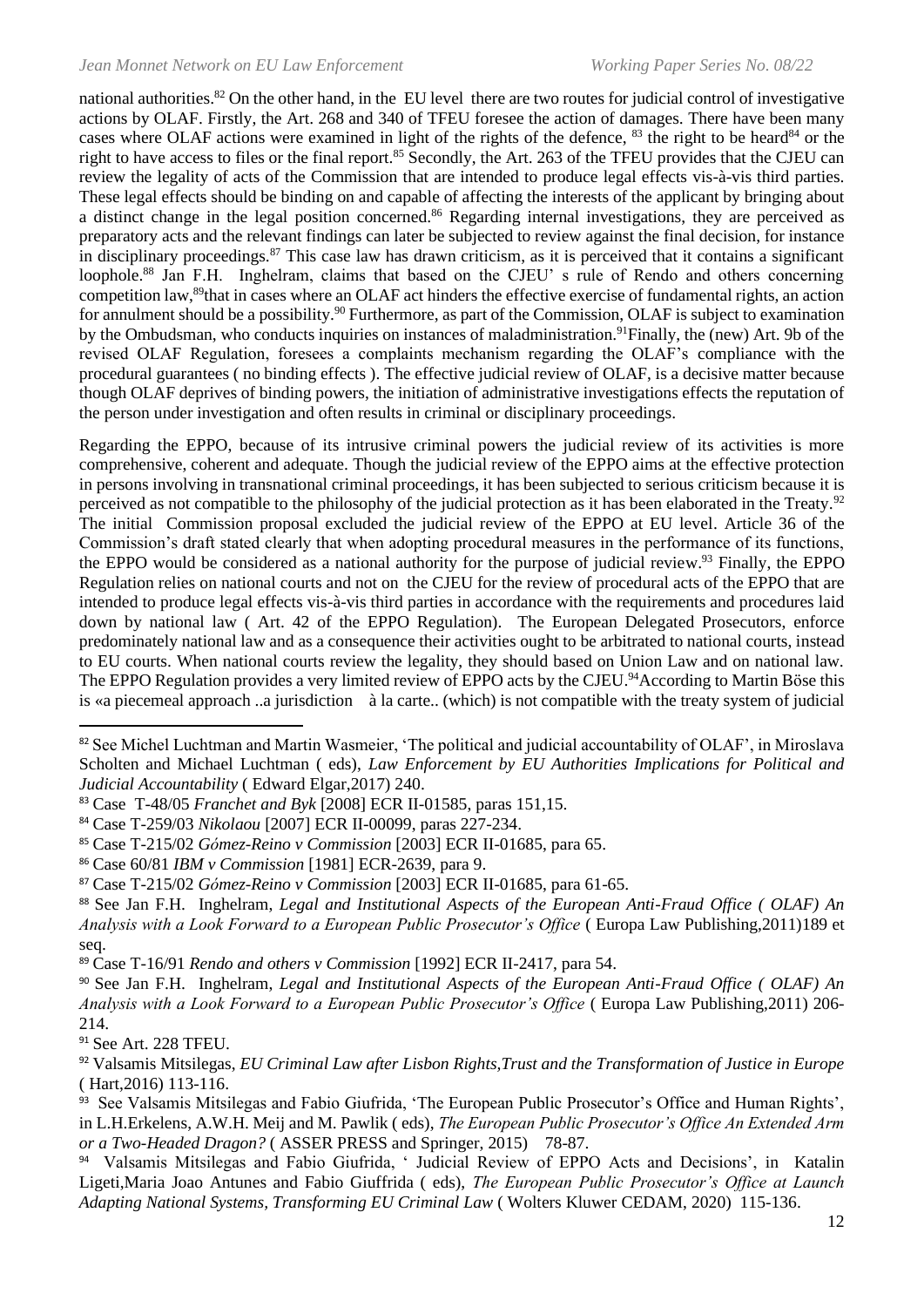control because this system does not allow for a delegation of jurisdiction to national courts that turns the judicial system upside down. Judicial review by Union Courts is the logical consequence of establishing a supranational body vested with investigative and prosecutorial powers and the treaty clearly states that any question of the validity of acts adopted by Union institutions must be brought before the Court of Justice (Art. 267 TFEU) ».<sup>95</sup> In addition to this, it is questionable whether national courts, have the capacity to provide effective protection in the forum shopping cases.<sup>96</sup> Besides the aforementioned institutional matters, the arbitration of the majority of the EPPO cases to the national courts is conceived to be more efficient and practical. Furthermore, the national judges have deep knowledge of the national procedural law imposed by the European Delegated Prosecutors and the defendants are more familiar with their national judicial system.

#### CONCLUSIONS-OUTLOOK

The fruitful agencification in the PIF sector is perceived as a precondition for the existence of the EU itself. As a consequence of the clash among the EU and the national sovereignty, the institutions of the EU are the final project of the tendency to keep the adequate balance and they are strictly connected with various compromises and political choices. The complexity and the multilevel character of the PIF agencification, are perceived to have negative effects as concerning the status of the protection of the fundamental values, the general principles and the procedural safeguards in the EU level. The effective political and judicial accountability plays a key factor in the validity of the agencification in the PIF sector. The legitimacy of the EU bodies is connected to the added value of the activation of the EU and should be governed by the rule of law and the democratic principles. The EPPO has been conceptualized as the most radical and effective institution in the PIF sector, as a consequence of its criminal powers and its autonomous-independent status. The EPPO has supranational-federal character and symbolizes the Europeanization of the criminal matters and it outlines the utilization of the criminal law for the aims of the EU ( with a constitutional- deontological approach). The concept of the EPPO is connected with the prestige of the EU and mirrors the willingness to protect its financial interests by its own flagship. Doubtless, the EPPO has significant constitutional added value, as represents the supremacy of the EU and goes one step forward for the integration and the protection of the money of the citizens of the EU. Its status is based on strongly independency and on comprehensive judicial and political accountability. The added value of the EPPO is associated with the rule of law and the other principles of the EU ( proportionality etc), the protection of the fundamental rights and the procedural safeguards. The PIF agencification and especially the EPPO has been subjected to serious criticism based on functional deficits and constitutional matters, as elaborated above. Focusing on the traditional perspectives of the traditional criminal law, it is perceived that there is a plethora of shortcomings. Nevertheless, we should assess the PIF agencification by using the suitable criteria, which are connected to the suis generis federal character of the EU and the goals of EU integration. From a federal perspective all this agencification is necessary to protect the existence of the EU, it has a great symbolic meaning and it is a step ahead of the EU integration focusing on the EU citizen ship. The protection of the EU budget is actually the protection of the EU citizenship. This is the core of the added value of the PIF agencification. The hesitation of the MS to confer powers to the EU and the insertion of national and intergovernmental elements are the factors that cause malfunction to the EU Pif agencies. In order to safeguard the added value of the PIF agencification we should adopt more clear and simpler federal models like the previous Corpus Juris. Federal budget needs to be protected in a federal way by clear federal means.

#### BIBLIOGRAPHY

Alexandrova Vera, 'Presentation of the Commission's Proposal on the Establishment of the European Public Prosecutor's Office', in L.H.Erkelens, A.W.H. Meij and M. Pawlik ( eds), *The European Public Prosecutor's Office An Extended Arm or a Two-Headed Dragon?* ( ASSER PRESS and Springer, 2015)

<sup>95</sup> Martin Böse, 'Judicial Control of the European Public Prosecutor's Office ', in Tommasso Rafaraci and Rosanna Belfiore ( eds),*EU Criminal Justice Fundamental Rights, Transnational Proceedings and the European Public Prosecutor's Office* ( Springer, 2019) 201.

<sup>96</sup> Valsamis Mitsilegas, ' European prosecution between cooperation and integration: The European Public Prosecutor's Office and the rule of law' (2021) 28(2) Maastricht journal of European and Comparative Law, 259-262.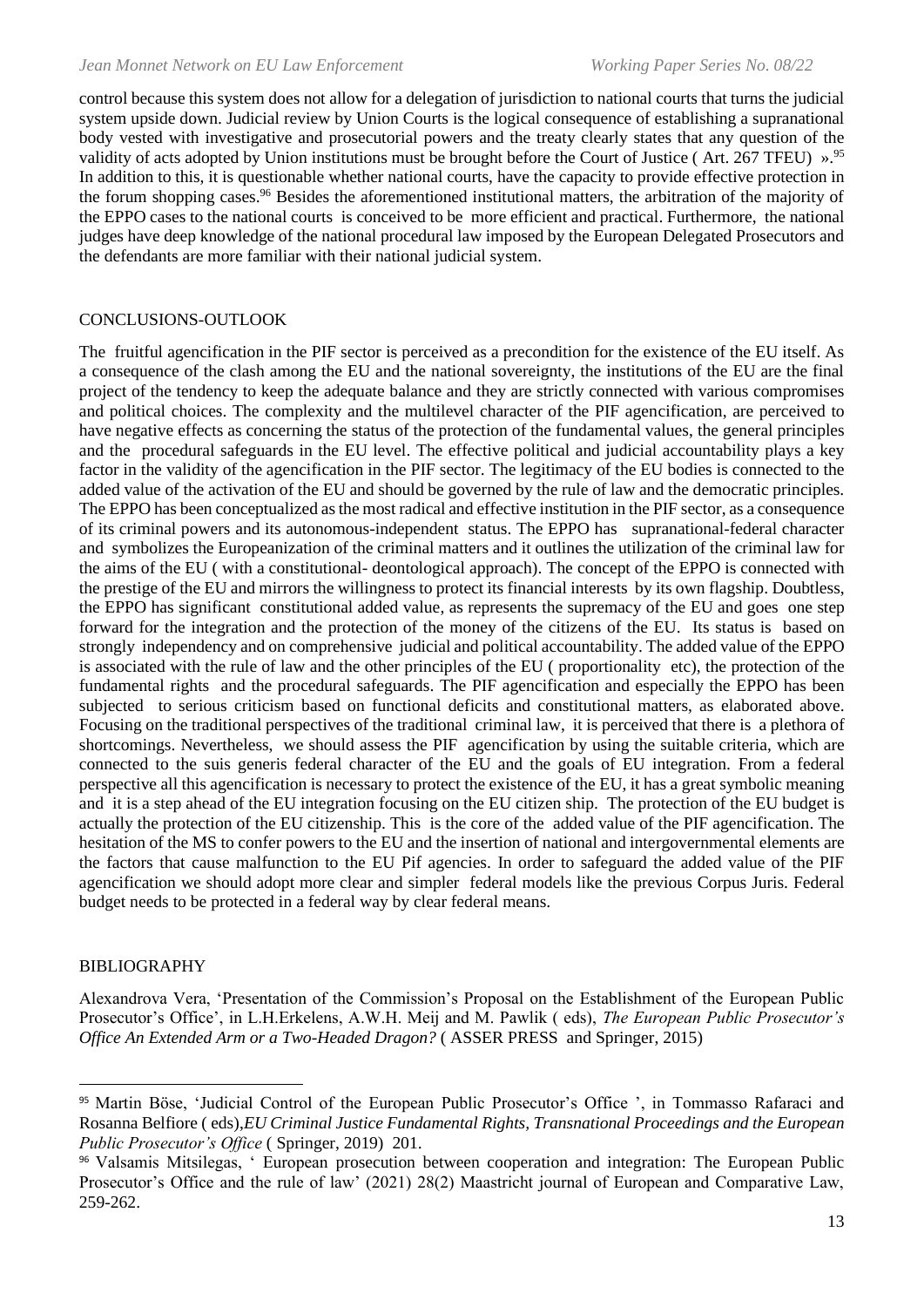Ambos kai, *European Criminal Law* ( Cambridge University Press, 2<sup>nd</sup> edn, 2018).

Asp Petter ( edr),*The European Public Prosecutor's Office-Legal and Criminal Policy Perspectives* ( Jure,2015).

Bitzilekis Nikolaos, 'The Definition of Ancillary Competence according to the Proposal for an EPPO-Regulation', in Petter Asp (edr) *The European Public Prosecutor's Office -Legal and Criminal Policy Perspectives* (Jure,2015).

Bockel Bas, *Ne Bis in Idem in EU LAW* ( Cambridge University Press,2016).

Bogensberger Wolfgang , in Manuel Kellerbauer, Marcus Klamert and Jonathan Tomkin ( eds), *The EU Treaties and the Charter of Fundamental Rights A Commentary* ( Oxford University Press, 2019).

Böse Martin, 'Judicial Control of the European Public Prosecutor's Office ', in Tommasso Rafaraci and Rosanna Belfiore ( eds), *EU Criminal Justice Fundamental Rights, Transnational Proceedings and the European Public Prosecutor's Office* ( Springer, 2019).

Brenninkmeijer Alex and Emma van Gelder, 'The European Court of Auditors: the guardian of EU finances', in Miroslava Scholten and Michiel Luchtman ( eds), *Law Enforcement by EU Authorities Implications for Political and Judicial Accountability* ( Edward Elgar, 2017).

Brière Chloé, 'Inter-Agency Cooperation in the Protection of the EU's Financial Interests', in Ivan Sammut and Jelena Agranovska ( eds), *Implementing and Enforcing EU Criminal Law Theory and Practice* ( Eleven International Publishing, 2020)

Brière Chloé and Weyembergh Anne ( eds),*The Needed Balances in EU Criminal Law Past, Present and Future*  ( Hart, 2018).

Brière Chloé , 'Do you have a hit? Exchange of information between EU criminal Justice Bodies and Agencies', in Carolle Billet and Araceli Turmo (eds), *Coopération opérationnelle en droit pénal de L' Union européenne* ( Bruylant,2020).

Burchard Cristoph in Hans- Holger Herrnfeld, Dominik Brodowski and Christoph Burchard (eds), *European Public Prosecutor's Office Article by Article Commentary* ( HART/BECK/NOMOS, 2021).

Christodoulou Hélène, *Le parquet européen: prémices d' une autorité judiciaire de l' Union europeénne* ( Dalloz,2021).

Colson Renaud and Field Steward, 'Legal Cultures in Europe: Brakes, Motors and the rise of EU Criminal Justice', in Renaud Colson and Steward Field ( eds), *EU Criminal Justice and the Challenges of Diversity Legal Cultures in the Area of Freedom, Security and Justice* ( Cambridge University Press, 2016).

Espina Ramos Jorge A., 'The Relationship between Eurojust and the European Public Prosecutor's Office', in Lorena Bachmaier Winter ( edr), *The European Public* Prosecutor's *Office The Challenges Ahead* ( Springer, 2018).

Gόmez Carlos -Jara Diez, *European Federal Criminal Law The Federal Dimension of EU Criminal Law* ( Intersentia, 2015).

Craig Paul and Gráinne de Búrca, *EU Law Text, Cases, and Materials* ( Oxford University Press, 7th edn, 2020).

Dalakouras Theocharis, 'Principle of Proportionality and Means of Procedural Enforcement', in Angelos Konstantinidis and Theocharis Dalakouras ( eds), *Deeping in Criminal Procedural Law* ( Nomiki Vivliothiki, 2014).

Deboyser Catherine, ' European Public Prosecutor's Office and Eurojust: Love Match or Arranged Marriage?', in L.H.Erkelens, A.W.H. Meij and M. Pawlik ( eds), *The European Public Prosecutor's Office An Extended Arm or a Two-Headed Dragon?* ( ASSER PRESS and Springer, 2015).

Duarte David and Sampaio Jorge Silva ( eds), *Proportionality in Law An Analytical Perspective* ( Springer, 2018).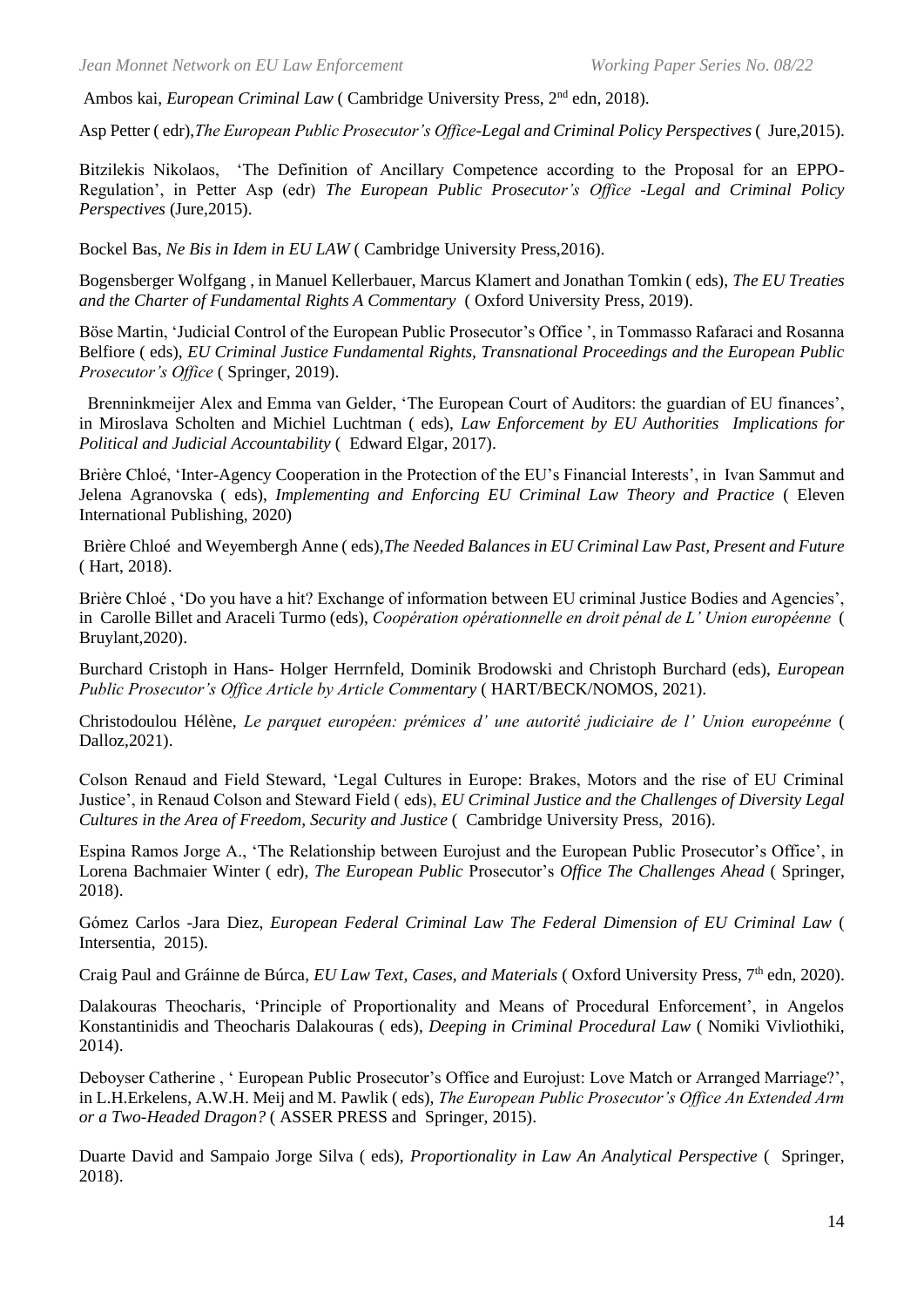Edjaharian-Kanaa Verane, ' Les Relations entre le Parquet Européen et L'Office Européen de Lutte Antifraude ( OLAF): «Tu m' aimes: un peu, beaucoup, passionnément…pas du tout»?', in Constance Chevallier- Govers and Anne Weyembergh (eds), *La création du Parquet européen Simple evolution ou revolution au sein de l' espace judiciaire européen ?* ( Bruylant, 2021)

Elhom Thomas - Colson Renaud, 'The Symbolic Purpose of EU Criminal Law', in Renaud Colson and Steward Field ( eds), *EU Criminal Justice and the Challenges of Diversity Legal Cultures in the Area of Freedom, Security and Justice* ( Cambridge University Press, 2016 ).

Evans Michelle and Zimmermann Augusto ( eds), *Global Perspectives on Subsidiarity* (Springer, 2014).

Fletcher Maria - Lӧӧf Robin – Gilmore Bill (eds), *Eu Criminal Law and Justice* ( Edward Elgar,2008).

Fletcher Μaria, 'EU criminal justice: beyond Lisbon', in Christina Eckes and Theodore Konstadinides (eds), *Crime within the Area of Freedom, Security and Justice A European Public order* ( Cambridge University Press, 2011 ).

Franssen Nicholas and Weyembergh Anne, 'The Future Relationship between the European Prosecutor's Office and Eurojust', in Constance Chevallier- Govers and Anne Weyembergh (eds), *La création du Parquet européen Simple evolution ou révolution au sein de l' espace judiciaire européen ?* ( Bruylant, 2021).

Garben Sacha, 'Restating the Problem of Competence Creep, Tackling Harmonisation by Stealth and Reinstating the Legislator', in Sacha Garben and Inge Govaere (eds), *The Division of Competences Between the EU and the Member States Reflections on the Past, The Present and the Future* (Hart, 2017).

Giuffrida Fabio, '68/88-Commission v Greece Effectiveness, Dissuasiveness, Proportionality of Sanctions and Assimilation Principle:The Long-Lasting Legacy of the Greek Maize Case', in Valsamis Mitsilegas, Alberto di Martino and Leandro Mancano ( eds), *The Court of Justice and European Criminal Law Leading Cases in a Contextual Analysis* ( Hart, 2019).

Giufrida Fabio, ' The European Public Prosecutor's office: King without kingdom?'CEPS Research Report 2017/03.

Gless Sabine, 'Europol', in Valsamis Mitsilegas,Maria Bergstrӧm and Theodore Konstadinides ( eds), *Research Handbook on EU Criminal Law* ( Edward Elgar, 2016)

Goudappel Flora, 'Options for the development of European criminal law under the Treaty of Lisbon',in Μartyn Trybus and Lucs Rubini (eds), *The Treaty of Lisbon and the future of European Law and Policy* (Edward Elgar, 2012).

Grasso Giovanni, Sicurella Rosaria and Giuffrida Fabio, 'EPPO Material Competence: Analysis of the PIF Directive and Regulation', in Katalin Ligeti, Maria João Antunes and Fabio Giuffrida ( eds) *The European Public Prosecutor's Office at Launch Adapting National Systems, Transforming EU Criminal Law* ( Wolters Kluwer CEDAM,2020).

Guastaferro Barbara, 'The European Union as a Staatenverbund? The endorsement of the principle of conferral in the Treaty of Lisbon', in Martin Trybus and Luca Rubini (eds), *The Treaty of Lisbon and the future of European law and Policy* ( Edward Elgar, 2012).

Helenius Dan, ' Mutual Recognition in criminal matters and the principle of proportionality, Effective Proportionality or Proportionate Effectiveness?' ( 2014) Vol 5, New Journal of European Criminal Law.

Herrnfeld Hans- Holger, Brodowski Dominik and Burchard Christoph ( eds), *European Public Prosecutor's Office Article by Article Commentary* ( HART/BECK/NOMOS, 2021).

Herlin-Karnell Ester, '*The Constitutional Dimension of European Criminal Law'* ( Hart,2012).

Herlin-Karnell Ester, ' The Establishment of a European Public Prosecutor's Office: Between ' Better Regulation' and Subsidiarity Concerns', in Willem Geelhoed, Leendert H. Erkelens and Arjen W.H. Meij ( eds), '*Shifting Perspectives on the European Public Prosecutor's Office* '( ASSER PRESS and Springer, 2018).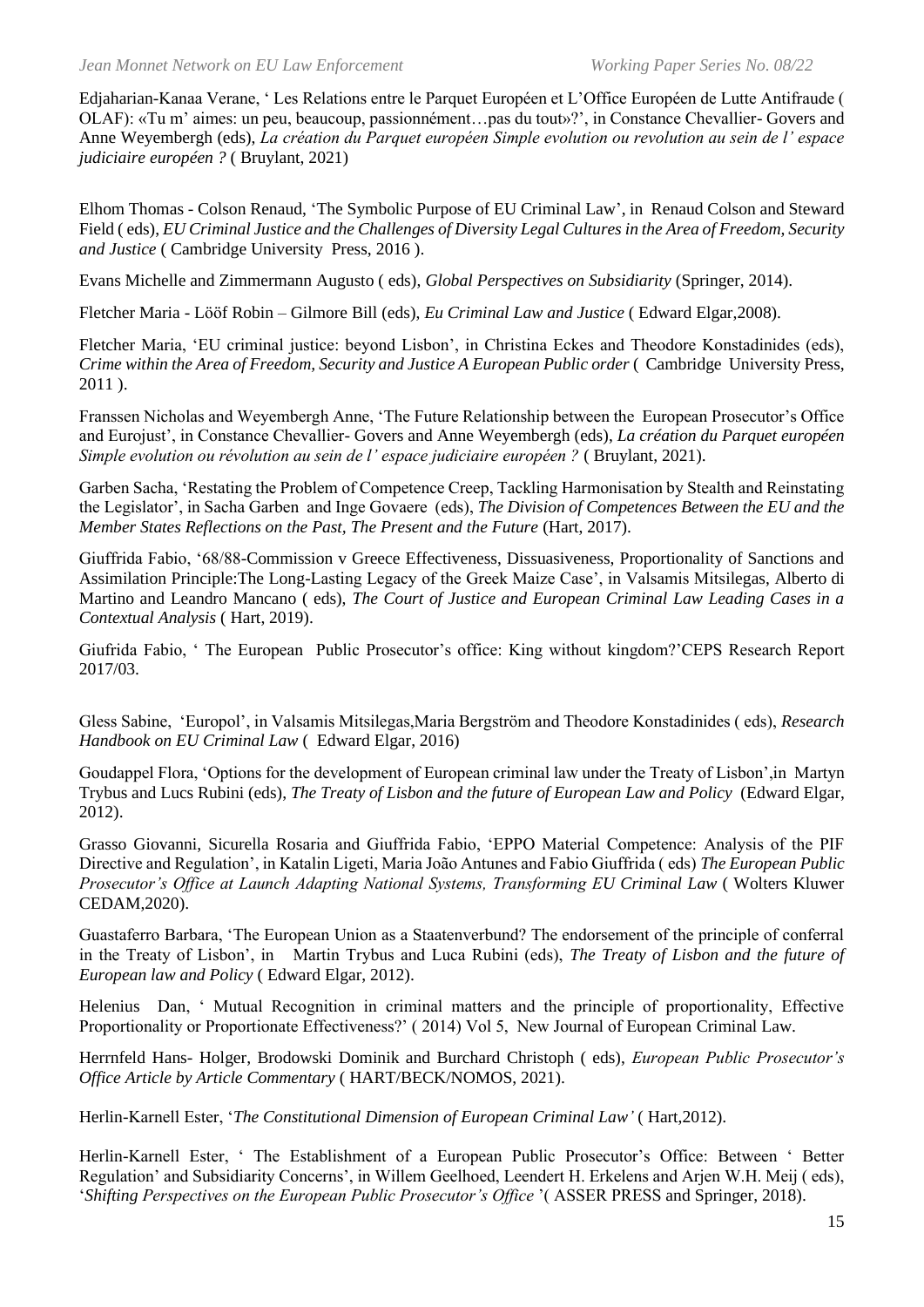Huscroft Grant, Miller W. Bradley and Webber Gregoire ( eds), *Proportionality and the Rule of Law Rights, Justification, Reasoning* ( Cambridge University Press, 2014).

Inghelram F.H. Jan, *Legal and Institutional Aspects of the European Anti-Fraud Office ( OLAF) An Analysis with a Look Forward to a European Public Prosecutor's Office* ( Europa Law Publishing,2011).

Kaiafa-Gbadi Maria, *European Criminal Law and Treaty of Lisbon Legal framework and the principles of criminalization in a* European *environment* ( Sakoulas Publications, 2011).

Kaiafa-Gbadi Maria, 'Approximation of Substantive Criminal Law Provisions in the EU and Fundamental Principles of Criminal Law', in Anne Weyembergh and Francesca Galli ( eds), *Approximation of Substantive Criminal Law in the EU: The Way Forward* ( Edition de l' Université de Bruxelles, 2013).

Kaiafa-Gbandi Maria, ' The Establishment of an EPPO and the Rights of Suspects and Defendants: Reflections upon the Commission's 2013 Proposal and the Councils Amendments', in Petter Asp (edr) *The European Public Prosecutor's Office -Legal and Criminal Policy Perspectives* (Jure,2015).

Kettunen Merita, *Legitimizing European Criminal Law Justification and Restrictions* ( Springer,2020).

Klip André, *European Criminal Law An Integrative Approach* (Intersentia, 3<sup>rd</sup> edn.2016).

Konstadinides Theodore, *The Rule of Law in the European Union The Internal Dimension* (Hart, 2017).

Kotzur Marcus, in Rudolf Geiger,Daniel-Erasmus Khan and Marcus Kotzur ( eds), *European Union Treaties A Commentary* ( C.H.BECK-Hart, 2015).

Ligeti Katalin ( edr), *Toward a Prosecutor for the European Union Volume1 A Comparative Analysis* ( Hart,2013).

Ligeti Katalin, João Antunes Maria and Giuffrida Fabio ( eds), *The European Public Prosecutor's Office at Launch Adapting National Systems, Transforming EU Criminal Law* ( Wolters Kluwer CEDAM, 2020).

Ligeti Katalin, 'The European Public prosecutor's Office', in Valsamis Mitsilegas,Maria Bergström and Theodore Konstadinides ( eds), *Research Handbook on EU Criminal Law* ( Edward Elgar, 2016).

Luchtman Michel and Wasmeier Martin, 'The political and judicial accountability of OLAF', in Miroslava Scholten and Michael Luchtman ( eds), *Law Enforcement by EU Authorities Implications for Political and Judicial Accountability* ( Edward Elgar,2017).

Mancano Leandro, *The European Union and Deprivation of Liberty, A Legislative and Judicial Analysis from the Perspective of the Individual* ( Hart,2019).

Martin Nieto Adan and Romero Marta Munoz de Morales, 'The Office of the European Public prosecutor and Related Offences: Deconstructing the Problem', in Petter Asp (edr) *The European Public Prosecutor's Office - Legal and Criminal Policy Perspectives* (Jure,2015).

Marty Delmas Mireile and Vervaele John A.E. (eds), *The Implementation of the Corpus Juris in the Member States Volume I* (Intersentia, 2000).

Miettinen Samuli, 'The Evolution of Competence Distribution Between the European Union and the Member States in the Criminal Field', σε Chloé Brière -Anne Weyembergh ( eds), *The Needed Balances in EU Criminal Law*, (HART,2018).

Mitsilegas Valsamis, *EU Criminal Law after Lisbon Rights,Trust and the Transformation of Justice in Europe* ( Hart 2016).

Mitsilegas Valsamis, *EU Criminal Law* ( Hart,2009) .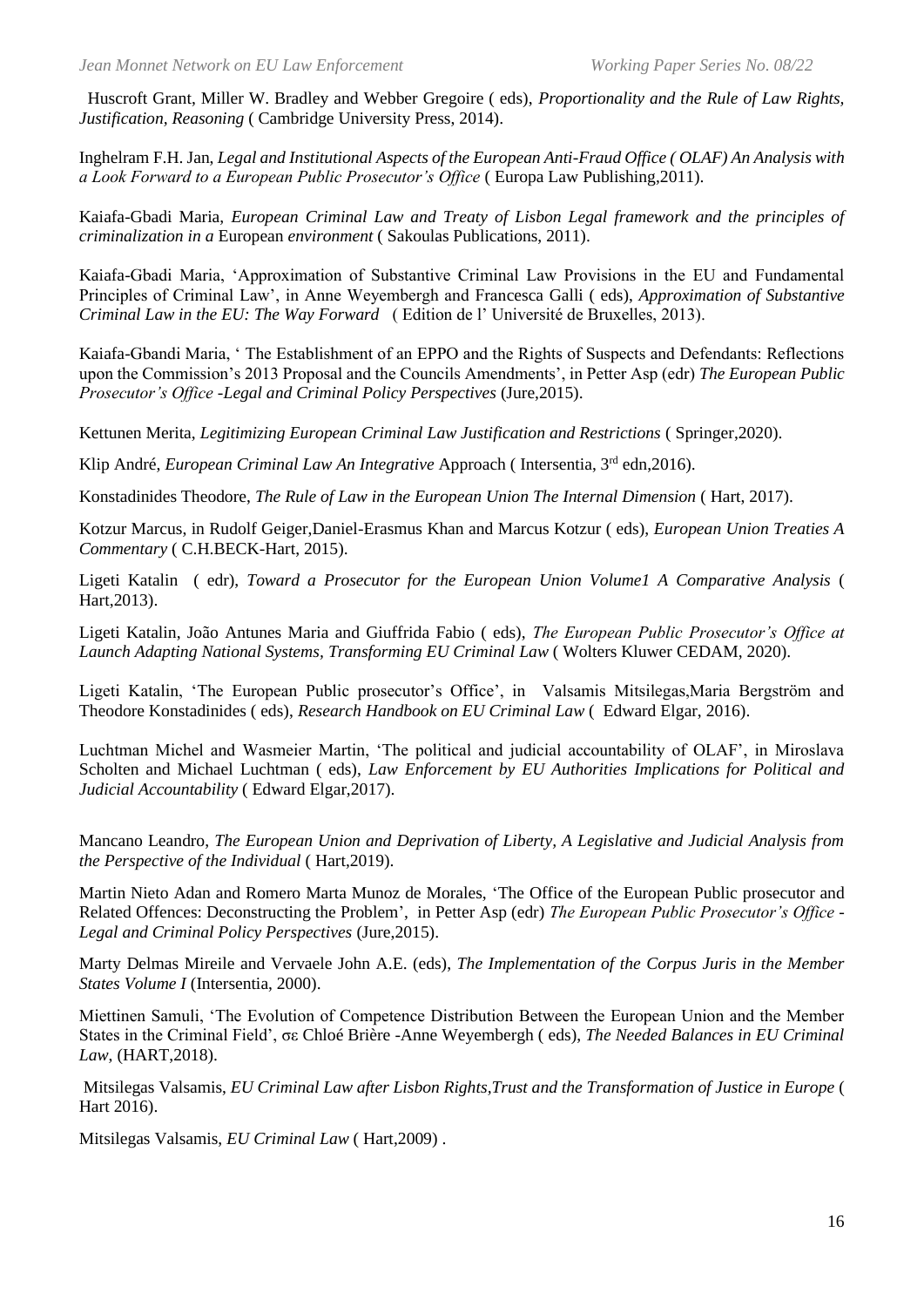Mitsilegas Valsamis and Giufrida Fabio, 'Judicial Review of EPPO Acts and Decisions', in Katalin Ligeti, Maria João Antunes and Fabio Giuffrida ( eds), *The European Public Prosecutor's Office at Launch Adapting National Systems, Transforming EU Criminal Law* ( Wolters Kluwer CEDAM, 2020).

Mitsilegas Valsamis and Giufrida Fabio, ' Raising the bar? Thoughts on the establishment of the European Public Prosecutor's Office' CEPS Policy Insight No 2017/39.

Mitsilegas Valsamis, 'European prosecution between cooperation and integration: The European Public Prosecutor's Office and the rule of law' (2021) 28(2) Maastricht journal of European and Comparative Law.

Mitsilegas Valsamis and Giufrida Fabio, 'The European Public Prosecutor's Office and Human Rights', in L.H.Erkelens, A.W.H. Meij and M. Pawlik ( eds), *The European Public Prosecutor's Office An Extended Arm or a Two-Headed Dragon?* ( ASSER PRESS and Springer, 2015).

Neto Andrade Joao, *Borrowing Justification for Proportionality On the Influence of the Principles in Brazil,* (Springer, 2018).

Nilsson G.Hans, in Ηermann-Josef Blanke and Stelio Mangiameli ( eds), *Treaty on the Functioning of the European Union-A Commentary Volume I:Preamble, Articles 1-89* ( Springer, 2021).

Őberg Jacob, *Limits to EU Powers* (Hart,2017).

Panara Carlo, *The Sub-national Dimensions of the EU A Legal Study of Multilevel Governance*, (Springer,2015).

Persak Nina ( edr), *Legitimacy and Trust in Criminal Law, Policy and Justice Norms, Procedures, Outcomes* ( Routledge,2016).

Satzger Helmut, *International and European Criminal Law* ( C.H.BECK/HART/NOMOS, 2nd edn, 2018).

Simon Perrine, *La Compétence d' incrimination de l' Union européenne* ( Bruylant, 2019).

Sitbon Eric, ' Ancillary Crimes and Ne bis in Idem ', in Willem Geelhoed, Leendert H. Erkelens and Arjen W.H. Meij ( eds), '*Shifting Perspectives on the European Public Prosecutor's Office* '( ASSER PRESS and Springer, 2018).

Tömmel Ingeborg, 'The European Union-A Federation Sui Generis?' in Finn Laursen (edr), *The EU and Federalism Polities and Policies Compared* ( Ashgate, 2011).

Tridimas Takis, *The General Principles of EU Law* ( Oxford EC Law Library, 2nd edn, 2005).

Vervaele John A.E., 'The European Public Prosecutor's Office ( EPPO): Introductory Remarks, in Willem Geelhoed, Leendert H. Erkelens and Arjen W.H. Meij ( eds)', *Shifting Perspectives on the European Public Prosecutor's Office* ( ASSER PRESS and Springer, 2018).

Vervaele John, 'Judicial and political accountability for criminal investigations and prosecutions by a European Public Prosecutor's Office in the EU: the dissymmetry of shared enforcement', in Miroslava Scholten and Michiel Luchtman, *Law Enforcement by EU Authorities Implication for Political and Judicial Accountability* ( Edward Elgar, 2017).

Xanthopoulou Ermioni, *Fundamental Rights and Mutual Trust in the Area of Freedom, Security and Justice, A Role for Proportionality*? ( Hart, 2020).

Wade L. Marianne , 'The European Public Prosecutor: Controversy Expressed in Structural Form ', in Tommaso Rafaraci and Rosanna Belfiore ( eds), *EU Criminal Justice Fundamental Rights, Transnational Proceedings and the European Public Prosecutor's Office* ( Springer, 2018).

Wahl Thomas, ' The European Public Prosecutor's Office and the Fragmentation of Defence Rights', in Katalin Ligeti, Maria João Antunes and Fabio Giuffrida ( eds) *The European Public Prosecutor's Office at Launch Adapting National Systems, Transforming EU Criminal Law* ( Wolters Kluwer CEDAM,2020).